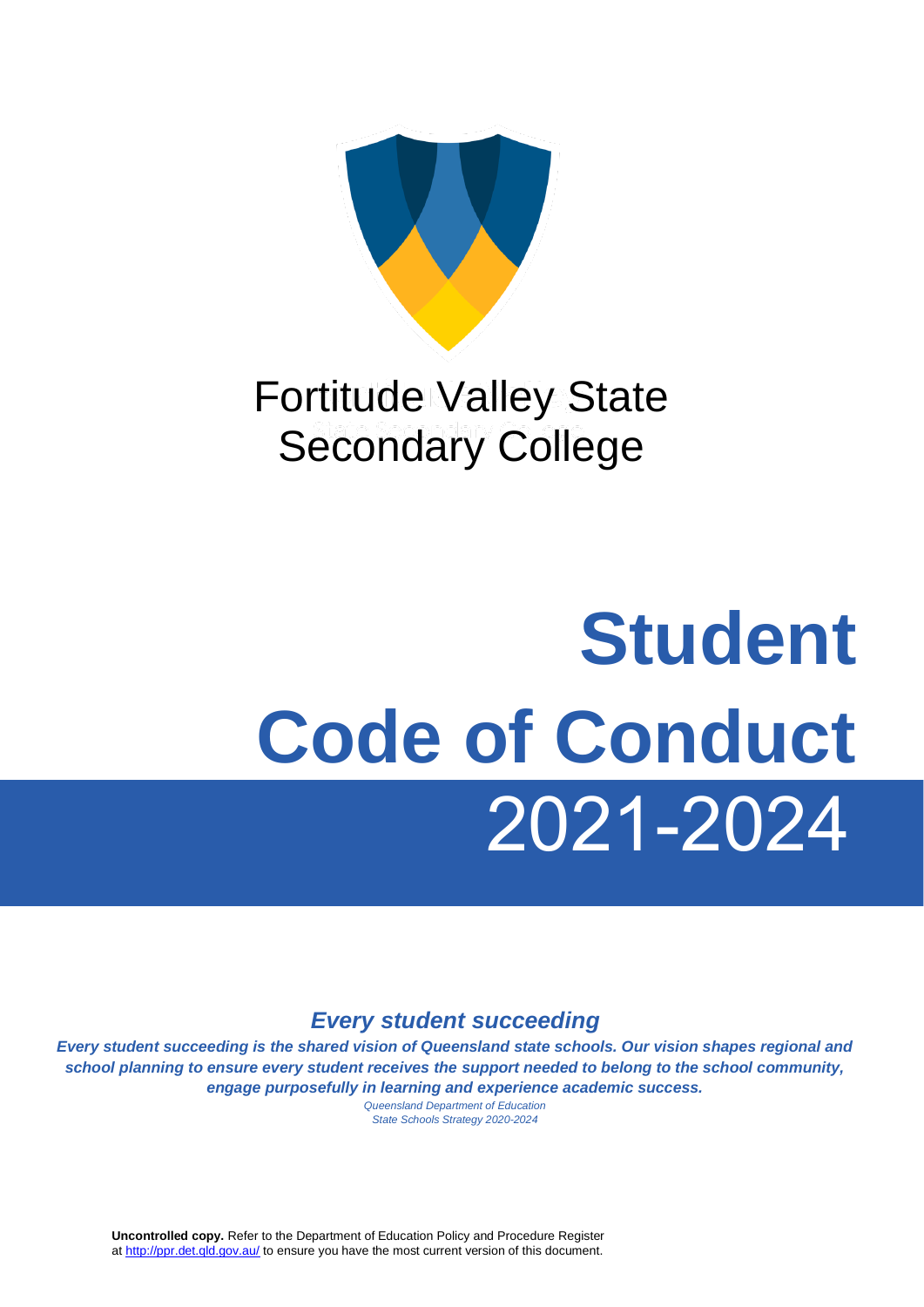## Contact Information

| Postal address:         | PO Box 605, Fortitude Valley QLD 4006 |  |
|-------------------------|---------------------------------------|--|
| Phone:                  | 07 3016 8888                          |  |
| Email:                  | info@fortitudevalleyssc.eq.edu.au     |  |
| School website address: | https://fortitudevalleyssc.eq.edu.au  |  |
| Contact Person:         | Sharon Barker (Principal)             |  |

## **Endorsement**

| Principal Name:          | Ms Sharon Barker |
|--------------------------|------------------|
| Principal Signature:     | Sparker.         |
| Date:                    | 9 December 2020  |
|                          |                  |
| P/C President:           | Gillian Hamlyn   |
| P/C President Signature: | Man Hamle        |
| Date:                    | 9December 2020   |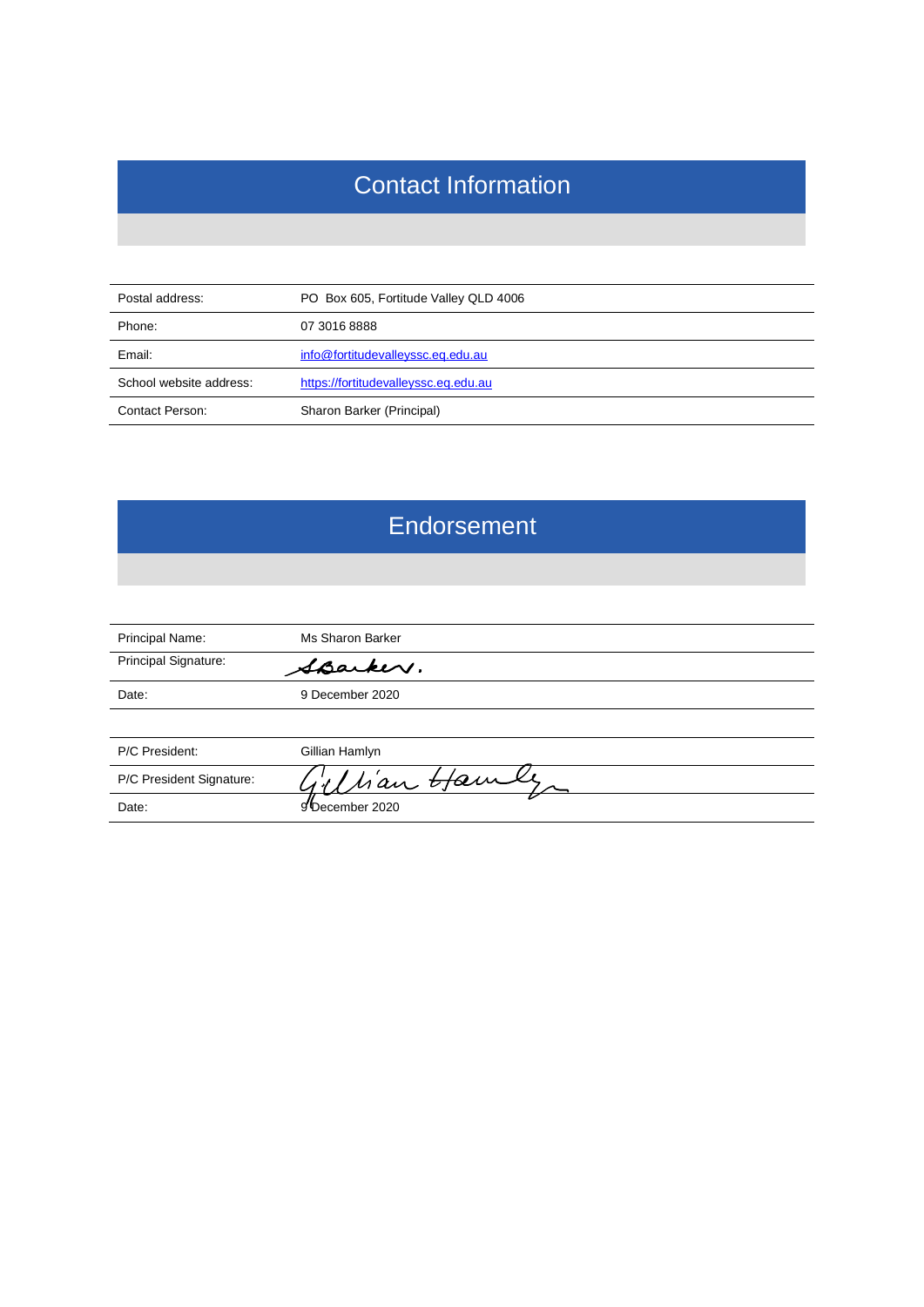## **Contents**

| Purpose                                            |    |  |
|----------------------------------------------------|----|--|
| Principal's Foreword                               |    |  |
| Learning and Behaviour Statement                   |    |  |
| Student Wellbeing and Support Network              | 6  |  |
| Whole School Approach to Discipline                | 7  |  |
| Consideration of Individual Circumstances          | 8  |  |
| Differentiated and Explicit Teaching               | 9  |  |
| <b>Focussed Teaching</b>                           | 10 |  |
| Intensive Teaching                                 | 10 |  |
| <b>Disciplinary Consequences</b>                   |    |  |
| <b>School Policies</b>                             | 13 |  |
| Temporary removal of student property              | 13 |  |
| Use of mobile phones and other devices by students | 15 |  |
| Preventing and responding to bullying              | 16 |  |
| Appropriate use of social media                    | 18 |  |
| <b>Restrictive Practices</b>                       |    |  |
| <b>Critical Incidents</b><br>21                    |    |  |
| <b>Related Procedures and Guidelines</b><br>22     |    |  |

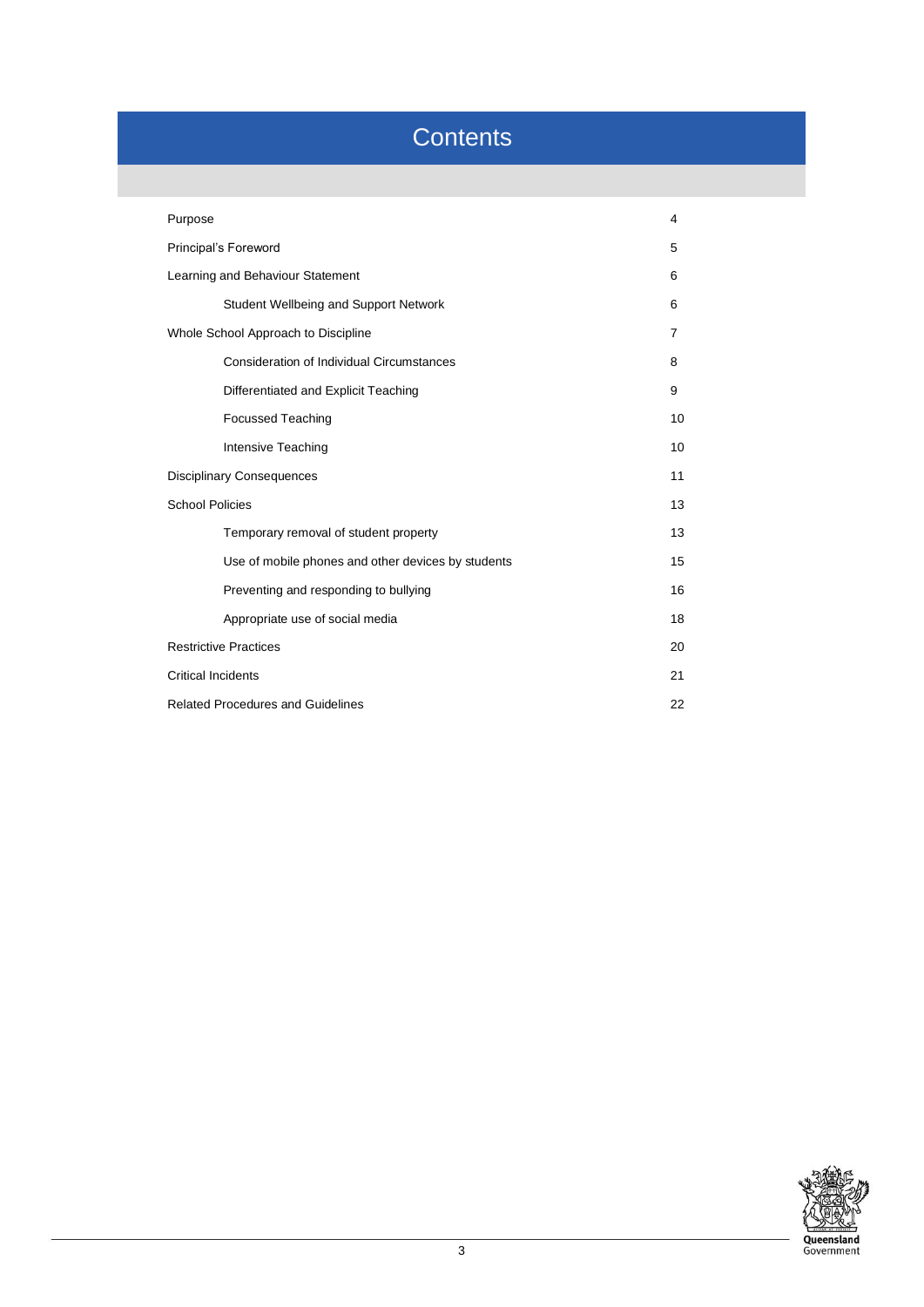## Purpose

Fortitude Valley State Secondary College is committed to providing a safe, respectful and disciplined learning environment for all students, staff, parents and visitors.

The Fortitude Valley State Secondary College Student Code of Conduct sets out the responsibilities and processes we use in our school to promote a productive, effective whole school approach to discipline.

Its purpose is to facilitate high standards of behaviour from all in the school community, ensuring learning and teaching in our school is prioritised, where all students are able to experience success and staff enjoy a safe workplace.

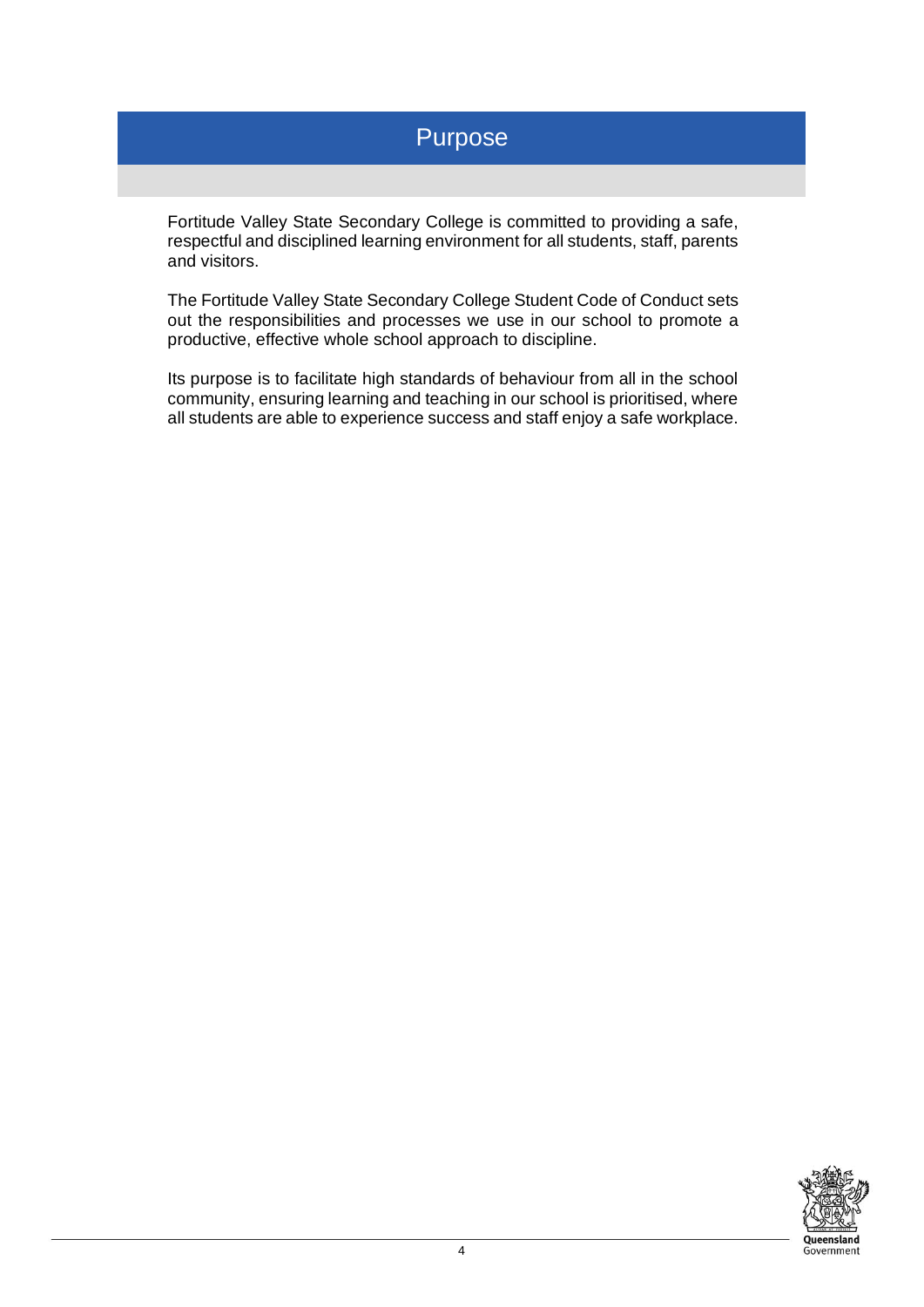At Fortitude Valley State Secondary College, we see our learners as entrepreneurial agents of change, overcoming the challenges of today while shaping the environments and economies of the future. We are committed to helping every learner develop as a whole person and fulfil their potential in shaping a shared future built on the well-being of individuals, communities and the planet.

Our vision is **'to create a community of agile learners who are bold, resilient and kind'**. To enact this vision, we will maintain high standards and expectations to create an orderly learning environment and a sustainable culture of excellence and innovation.

At Fortitude Valley State Secondary College, our culture will be created and maintained by all members of our school community. It will develop and grow through an accumulation of actions, traditions, symbols, ceremonies and rituals that are closely aligned with our vision. Our Student Code of Conduct has been designed to facilitate high standards of behaviour, so that our collective observations, thoughts, words and actions will promote a culture:

• that is welcoming;

.

- in which the conditions for learning are ever present;
- in which we examine how our behaviours affect us, others and the world;
- in which there is a shared belief that we are part of something special and great; and
- in which the language creates and facilitates personal pride, purpose and power.

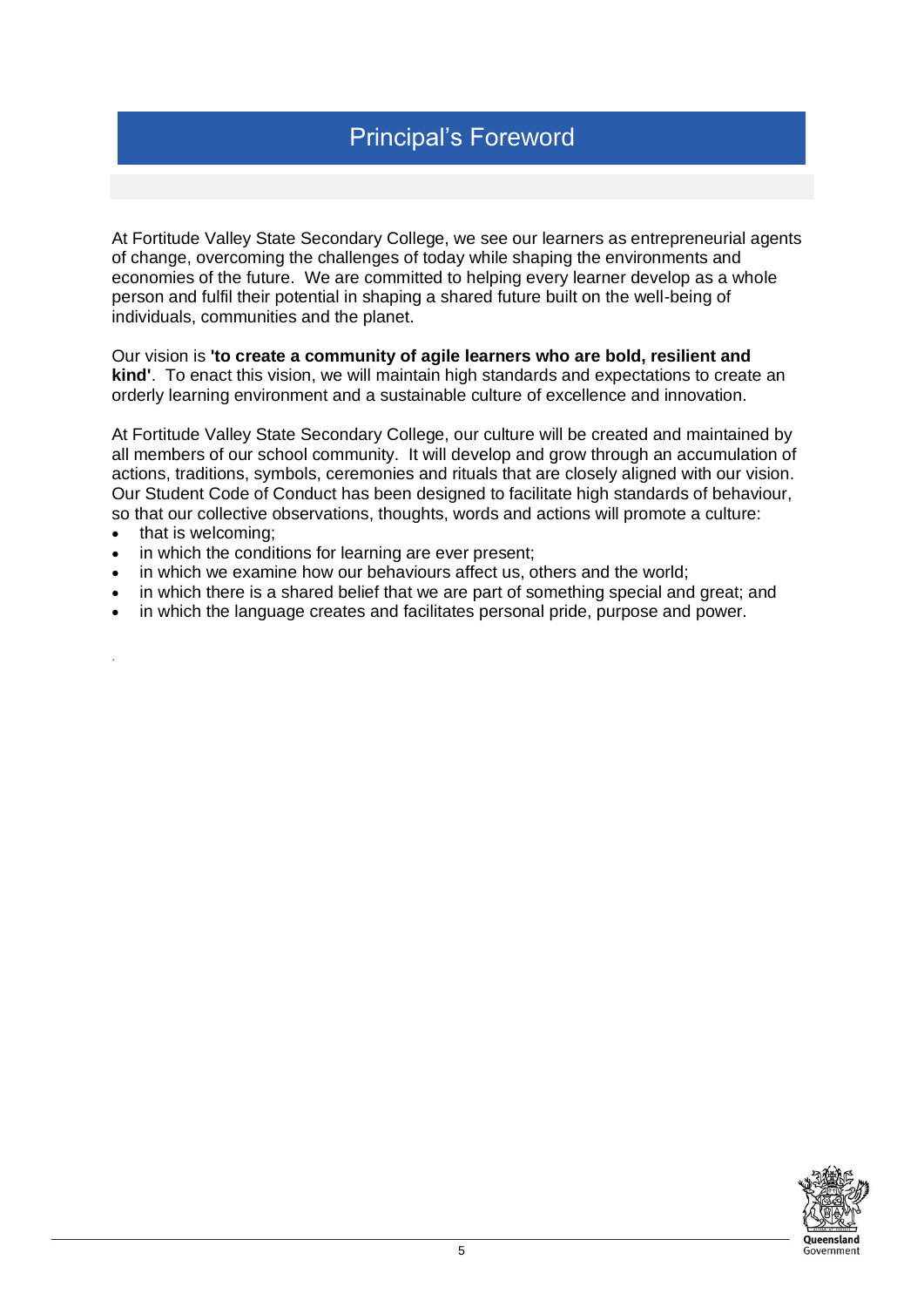## Learning and Behaviour Statement

All areas of Fortitude Valley State Secondary College are learning and teaching environments. We consider behaviour management to be an opportunity for valuable social learning. We have adopted the following pillars (from the work of Fisher, Frey and Pumpian 2012-2019) which underpin our approach to developing a positive culture and the resultant high standards of responsible behaviour:

- Welcome
- Do no harm
- Choice words
- It's never too late to learn
- Best school in the universe

#### **Student Wellbeing and Support Network**

At Fortitude Valley State Secondary College, we believe in collaborative empowerment and therefore invest in the Student Support Services -Secondary for Metropolitan North Region. This enables our school community to benefit from an extensive support network including but not limited to the summary provided below:

- Sound Off for Schools
	- o Mindfulness
- Be You Learning Community
	- $\circ$  Access to digital resources to support a healthy learning community children, young people, staff, families and beyond
- Mental Health support
	- o Day Program North
	- o Barrett Adolescent Centre
- Regional Youth Support Coordinator
- Regional CEC
- Regional Indigenous Support Services
- **STIP** 
	- $\circ$  Based at Wooloowin, providing an educational program which operates 10am-2pm Monday, Tuesday, Thursday and Friday
	- $\circ$  Strong focus on teaching strategies for developing self-regulation, responsible decision making, social communication and resilience
- Triple G
	- o Program for young women's who are at risk and experiencing challenges in their personal and school lives
	- o Focuses on building healthy relationships and positive personal growth
	- o Operates 5 days a week from 10-2pm at Wooloowin
	- o Students will be required to work on and off site
- Laser
	- $\circ$  A one-term program for boys 14-16 years who are at risk of disengagement
	- o Focus on personal growth, community awareness, healthy living and preparation for work
	- o Operates from 9;00am to 1:00pm, 5 days a week
	- o Aims to build trust, respect and success.
- External support is also available through government and community agencies such as:

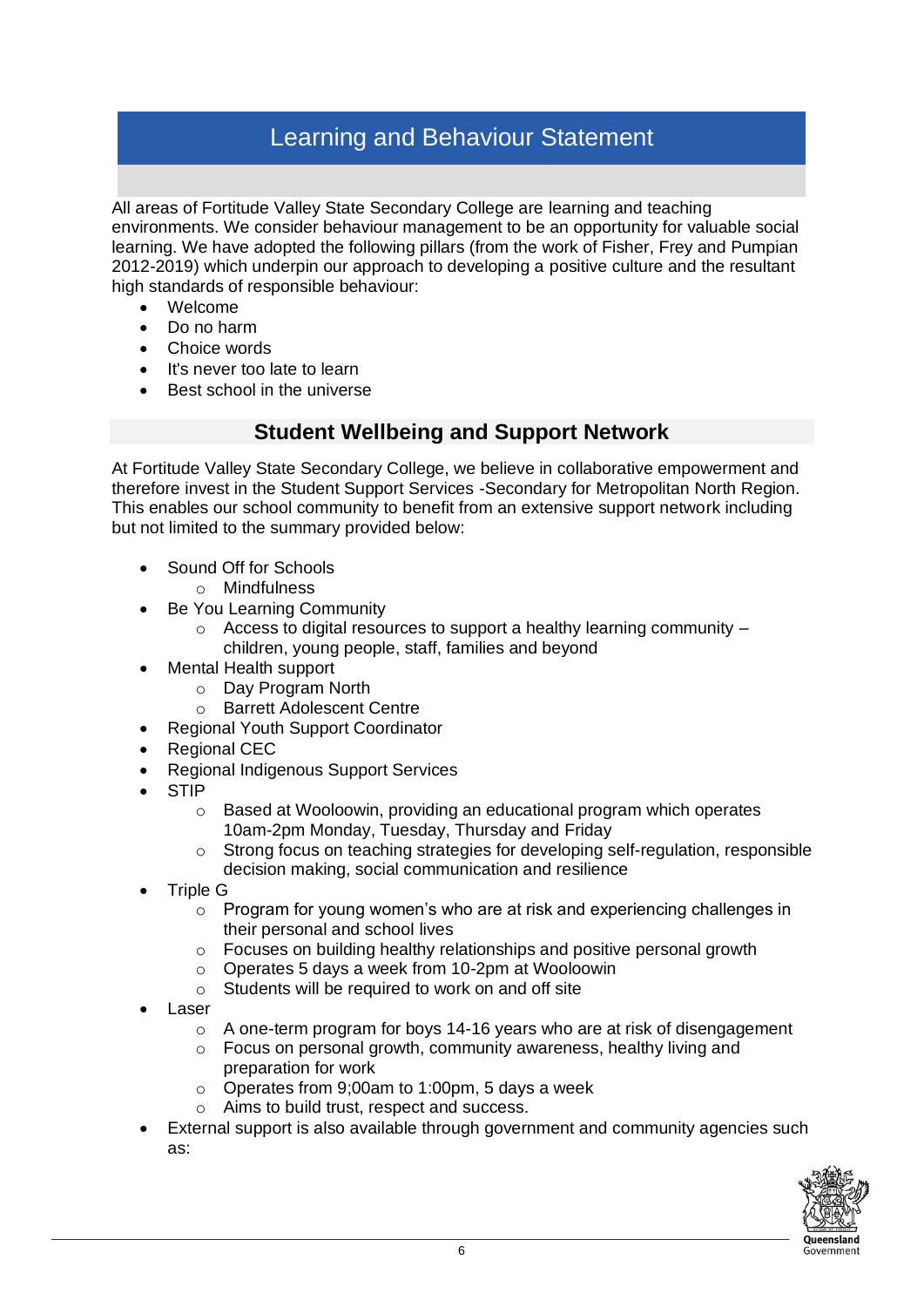o Headspace, Queensland Health, Beyond Blue, Queensland Police Service, Child Youth Mental Health etc

## Whole School Approach to Discipline

The first step in facilitating standards of positive behaviour is communicating those standards to **all** students. At Fortitude Valley State Secondary College we support the philosophy that 'rules do not teach behaviour, people do!' Staff communicate behavioural expectations through their daily actions and interactions with students and colleagues, as well as modelling the metacognitive skills associated with decision making. Explicit teaching of metacognition and the use of affective statements and questioning techniques are some of our forms of universal behaviour support designed to prevent inappropriate behaviour and to provide a framework for responding to unacceptable behaviour.

|                  |                        | <b>Fortitude Valley State Secondary College Values</b>                                                                                                                                                                                       |                                                                                                                                                                            |                                                                                                                                                                                                                 |  |
|------------------|------------------------|----------------------------------------------------------------------------------------------------------------------------------------------------------------------------------------------------------------------------------------------|----------------------------------------------------------------------------------------------------------------------------------------------------------------------------|-----------------------------------------------------------------------------------------------------------------------------------------------------------------------------------------------------------------|--|
|                  |                        | <b>BOLD</b>                                                                                                                                                                                                                                  | <b>RESILIENT</b>                                                                                                                                                           | <b>KIND</b>                                                                                                                                                                                                     |  |
| Positive Culture | <b>Welcome</b>         | Greet everyone<br>٠<br>with a smile and<br>acknowledge<br>them<br>Be present,<br>$\blacksquare$<br>initiate and<br>personalise<br>conversations<br>Understand the<br>$\blacksquare$<br>diverse values of<br>our community<br>and world views | Accept all people,<br>$\blacksquare$<br>including<br>ourselves, for who<br>we are<br>Be agile and<br>open-minded<br>towards creativity<br>in thinking and<br>actions       | Walk with people to<br>Ξ<br>their unfamiliar<br>campus destinations<br>Express gratitude as<br>$\blacksquare$<br>often as you can<br>Base relationships<br>٠<br>on respect and<br>mutual<br>accountability      |  |
| Pillars of       | Do no<br>harm          | Be willing to assist<br>٠<br>others in need<br>and act according<br>to your values<br>Take action to<br>$\blacksquare$<br>address potential<br>difficulties before<br>they escalate                                                          | Accept<br>٠<br>consequences<br>and understand<br>the effect your<br>behaviour has on<br>others<br>Actively<br>$\blacksquare$<br>participate in<br>restorative<br>practices | Demonstrate<br>$\blacksquare$<br>citizenship through<br>compassion,<br>empathy, and<br>concern for others<br>Take care of<br>$\blacksquare$<br>yourself; take care<br>of each other; take<br>care of this place |  |
|                  | <b>Choice</b><br>words | Recognise the<br>$\blacksquare$<br>way we<br>communicate<br>has an impact on<br>others and our<br>learning                                                                                                                                   | Foster a growth<br>$\blacksquare$<br>mindset daily to<br>unlock our<br>potential<br>Learn and use<br>$\blacksquare$<br>restorative<br>language                             | Use our words to<br>$\blacksquare$<br>empower others<br>Listen actively<br>$\blacksquare$<br>Practice positive,<br>constructive self-talk                                                                       |  |

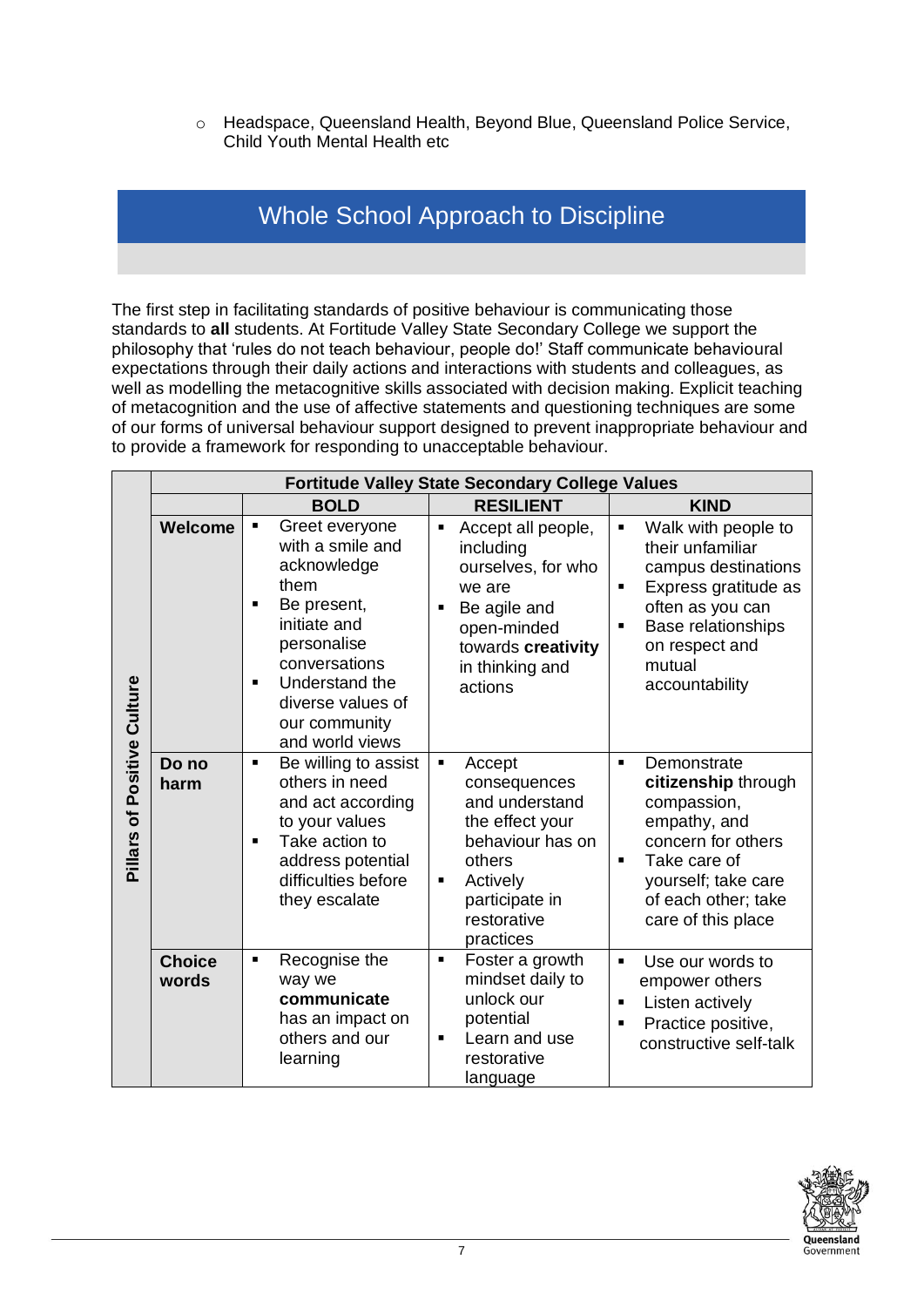| It's<br>never<br>too late<br>to learn       | Think like a global<br>٠<br>citizen<br>Recognise our<br>٠<br>role in contributing<br>to the learning of<br>others through<br>collaboration                       | Understand that<br>٠<br>perseverance is<br>in time<br>an attribute that<br>п<br>builds <b>character</b><br>and is rewarding<br>Seek support to<br>$\blacksquare$<br>remove obstacles<br>that interfere with<br>our educational<br>goals | Recognise that our<br>learning is not fixed<br>Acknowledge that<br>everyone can learn<br>given the right time<br>and right support      |
|---------------------------------------------|------------------------------------------------------------------------------------------------------------------------------------------------------------------|-----------------------------------------------------------------------------------------------------------------------------------------------------------------------------------------------------------------------------------------|-----------------------------------------------------------------------------------------------------------------------------------------|
| <b>Best</b><br>school in<br>the<br>universe | Determine what<br>$\blacksquare$<br>our best is, and<br>then pursue it<br>relentlessly<br>Harness the<br>$\blacksquare$<br>collective genius<br>of our community | Collectively own<br>$\blacksquare$<br>٠<br>our mistakes and<br>make things right<br>Be a critical<br>thinker when<br>$\blacksquare$<br>experimenting,<br>reflecting and<br>taking action in<br>the real world                           | Celebrate our<br>successes and the<br>successes of the<br>greater community<br>Make this the best<br>place for learning<br>and teaching |

## **Consideration of Individual Circumstances**

To ensure alignment with the Code of School Behaviour when applying consequences, the individual circumstances and actions of the student and the needs and rights of school community members are considered at all times.

Fortitude Valley State Secondary College considers the individual circumstances of students when applying support and consequences by creating a welcoming organisation that:

- promotes an environment which is responsive to the diverse needs of its students,
- establishes procedures for applying fair, equitable and non-violent consequences for infringement of the code ranging from the least intrusive sanctions to the most stringent; and
- recognises the rights of all students to:
	- o express opinions in an appropriate manner and at the appropriate time,
	- $\circ$  work and learn in a safe environment regardless of their age, gender, disability, cultural background or socio-economic situation,
	- o receive adjustments appropriate to their learning and/or impairment needs,
	- $\circ$  provide written or verbal statements that will be taken into consideration in the decision making processes, and
	- $\circ$  ensure that processes maintain the dignity, respect, privacy and confidentiality of the student, consistent with the rights of the rest of the community.

We take our obligation regarding confidentiality seriously. Discussions about individual students are limited to their parents and carers. We will not discuss the individual circumstances of students, including any disciplinary consequences applied, with persons other than the student's parents or carers.

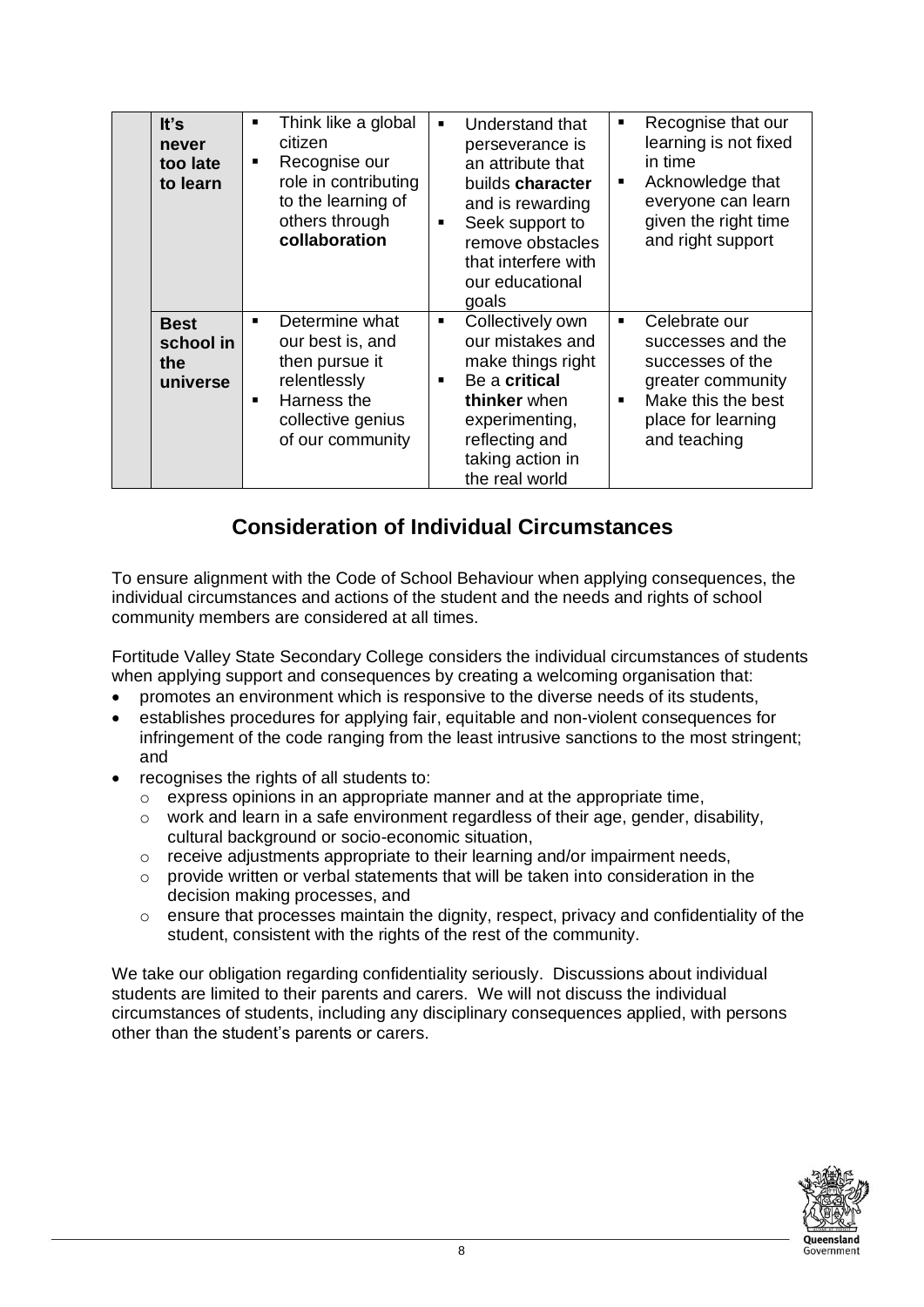## **Differentiated and Explicit Teaching**



**Adjustments** are made to allow a student to access schooling on an equitable basis to their peers. Schools are obligated to do so, under the *[Disability Discrimination Act 1992](https://www.legislation.gov.au/Details/C2018C00125)*, as clarified by the *[Disability Standards for Education 2005.](https://www.education.gov.au/disability-standards-education-2005)*

Students who experience barriers to accessing curriculum, are therefore entitled to reasonable adjustments to learning experiences, in consultation with the student and their parent/carer.

**Modifications** to the curriculum on the other hand, are only made for students on [Individual](https://education.qld.gov.au/curriculums/Documents/individual-curriculum-plan.pdf)  [Curriculum Plans,](https://education.qld.gov.au/curriculums/Documents/individual-curriculum-plan.pdf) as these students have been identified as needing to access curriculum at a different level to their peers.

#### **Why make adjustments and modifications for learners?**

As mentioned previously, schools are legally obligated to provide reasonable adjustments and curriculum modifications, in order for students to have equitable access to learning.

Fulfilling these obligations ensures that schools are actively supporting students, and providing personalised approaches to learning. It should also be noted that providing reasonable adjustments, aligns with the department's *State Schools Improvement Strategy 2020-2024:* "Success and wellbeing for all children and students through each stage of learning in an inclusive education system." Alignment also exists to the department's *Inclusive Education Policy* and *Every Student with Disability Succeeding.* 

#### **How can we make adjustments and modifications for learners?**

Teachers can make **adjustments** to curriculum by:

- 1. Clarifying learning objective(s) to understand the cognitions required of students.
- 2. Identifying the barrier(s) to curriculum access for the student (engagement, representation, or action and expression).

| <b>Engagement</b>                                                                                                                                                           | <b>Representation</b>                                                                                                                                                                                                                                      | <b>Action and Expression</b>                                                                                                                                                             |
|-----------------------------------------------------------------------------------------------------------------------------------------------------------------------------|------------------------------------------------------------------------------------------------------------------------------------------------------------------------------------------------------------------------------------------------------------|------------------------------------------------------------------------------------------------------------------------------------------------------------------------------------------|
| Learning designers may<br>consider:<br>Student voice and<br>choose<br>Learning<br>environment<br>Sensory needs<br>Collaborative<br>learning<br>Feedback<br>Social/emotional | Learning designers may<br>consider:<br>Sensory needs<br>Multi-modal<br>representations of<br>information<br>Cultural and<br>linguistic needs<br>Text purpose, form,<br>$\overline{\phantom{a}}$<br>structure, and<br>language features<br>Processing needs | Learning designers may<br>consider:<br>Student voice and<br>choice<br>Physical needs<br>Organisational<br>needs<br>Assistive technology<br>Fluencies and<br>opportunities for<br>mastery |
| wellbeing                                                                                                                                                                   |                                                                                                                                                                                                                                                            |                                                                                                                                                                                          |

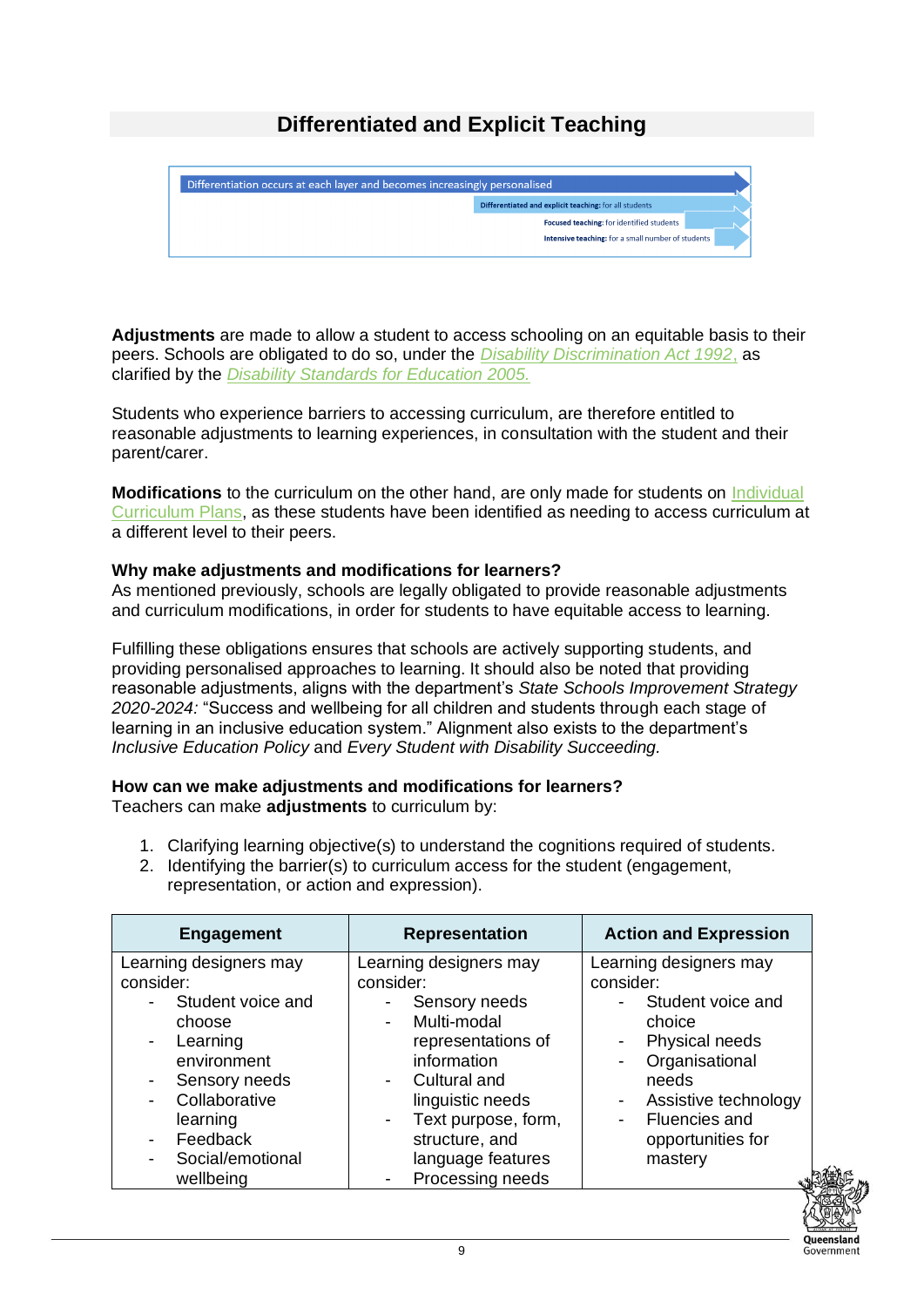- 3. Identifying the level of adjustment required [\(supplementary, substantial, extensive\)](https://www.nccd.edu.au/tools/levels-adjustment-viewer).
- 4. Consulting the student and their parent/carer to ensure adjustments are suitable.
- 5. Implementing the adjustment and measuring its impact on student learning.

Teachers can make curriculum **modifications** by:

- 1. Identifying the students' level of Individual Curriculum Plan (Student Profile > Support).
- 2. Developing an age-appropriate individual unit TOLO by developing learning objectives, that draw from the relevant General Capabilities progression band, in alignment with the student's curriculum level (see below for example content (what the student will learn and how they will access the learning)
- 3. Creating an age-appropriate individual unit plan by designing learning that allows the student to be included in their class, whilst developing the capabilities from their individual TOLO.

#### **Focused Teaching**

#### **Targeted behaviour support**

Each year a small number of students at Fortitude Valley State Secondary College will be identified through our data as needing additional targeted behaviour support. In most cases, the unacceptable behaviours of these students may not be immediately regarded as severe, but the frequency of their behaviours may put these students' learning and social success at risk if not addressed in a timely manner.

These students will be supported through the work of the Student Services Team utilising a range of strategies to assist the student to redirect behaviour and to develop the skills to be successful at school. Such strategies may include:

- parent/student meetings to discuss triggers and possible interventions;
- monitoring of lesson/peer/staff interactions to identify areas for focus;
- check-ins to focus on relationship and support needs:
- development of a Personalised Learning Plan through collaboration of staff, student and parents/carers.

#### **Intensive Teaching**

#### **Intensive behaviour support**

Fortitude Valley State Secondary College is committed to educating all students, including those with the highest behaviour support needs. We recognise that students with highly complex and challenging behaviours need comprehensive systems of support. Intensive behaviour support may include:

- a Functional Behaviour Assessment, and/or other testing appropriate for the student;
- development of appropriate behaviour expectations and strategies for use by staff working with the student;
- monitoring of the impact of support through continuous data collection;
- provision of consistent strategies and adjustments outlined within the Personalised Learning Plan;
- scheduled regular contact with the student's support network.
	- $\circ$  In many cases the support team also includes individuals from other agencies already working with the student/family, a representative from the school's administration and regional behavioural support staff

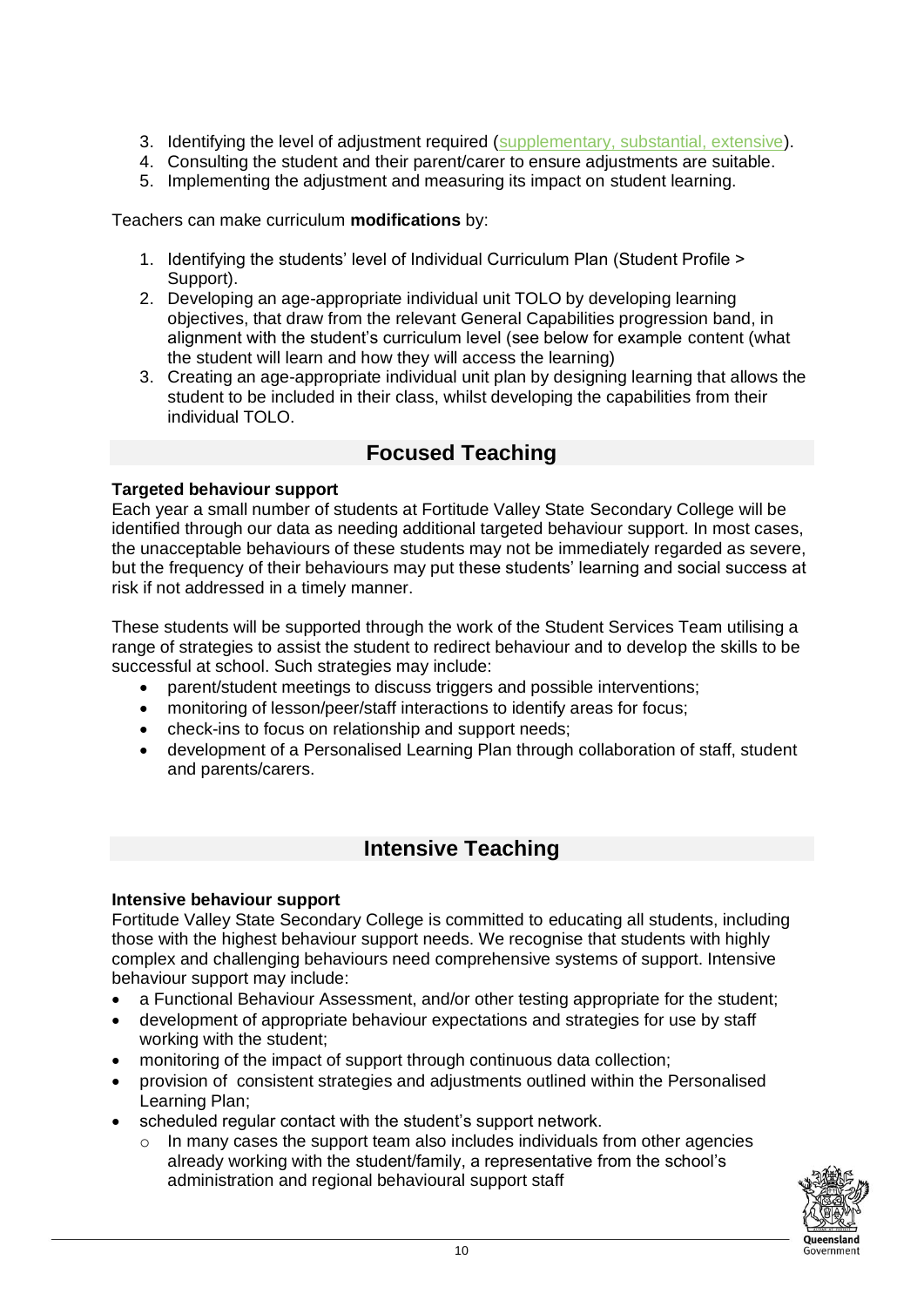## Disciplinary Consequences

As per the Education (General Provisions) Act 2006, the principal of a State school must control and regulate student discipline in the school. The way in which the principal controls and regulates student discipline in the school may include providing for students to carry on activities:

- a) after school hours; and
- b) on a day other than a school days (s 275 sub [2013 No.](https://www.legislation.qld.gov.au/link?version.series.id=6a8f8ed6-6486-42c5-ae04-8892e4da48fa&doc.id=act-2013-059&date=as.made&type=act) 59 s 9)

*The policy or procedure may provide for the following matters:*

- *a) the detention of students by principals or teachers;*
- *b) the performance of community service by students;*
- *c) the making, by principals, of discipline improvement plans for students; or*
- *d) any other matter the chief executive considers appropriate.*

Fortitude Valley State Secondary College makes systematic efforts to prevent inappropriate student behaviour by teaching and reinforcing expected behaviours on an ongoing basis. When unacceptable behaviour occurs, students experience predictable consequences. Our school seeks to ensure that responses to unacceptable behaviour are consistent and proportionate to the nature of the behaviour. The Department's management system 'OneSchool', is used to record all minor and major unacceptable behaviour.

#### **Minor and major behaviours**

When responding to inappropriate behaviour, the staff member first determines if the unacceptable behaviour is major or minor, with the following agreed understanding:

- **Minor** unacceptable behaviour is handled by staff members at the time it happens.
- **Major** unacceptable behaviour is referred directly to the school Administration team.

**Minor** behaviours are those that:

- are minor breeches of the school expectations;
- do not seriously harm others or cause you to suspect that the student may be harmed;
- do not violate the rights of others in any other serious way;
- are not part of a pattern of unacceptable behaviours; and
- do not require involvement of specialist support staff or Administration.

**Minor** unacceptable behaviours may result in the following consequences:

- a **Fortitude Conversation** with the peer or staff member impacted on by the unacceptable behaviour (see Appendix 5 page 12)
- a consequence that is logically connected to the unacceptable behaviour, such as complete removal from an activity or event for a specified period of time, partial removal (time away), individual meeting with the student, apology, restitution or detention for work completion.
- a re-direction procedure. The staff member takes the student aside and may:
	- 1. name the behaviour that the student is displaying;
	- 2. ask the student to name expected school behaviour;
	- 3. state and explain expected school behaviour if necessary; and
	- 4. give positive verbal acknowledgement for expected school behaviour.

**Majo**r behaviours are those that:

significantly violate the rights of others;

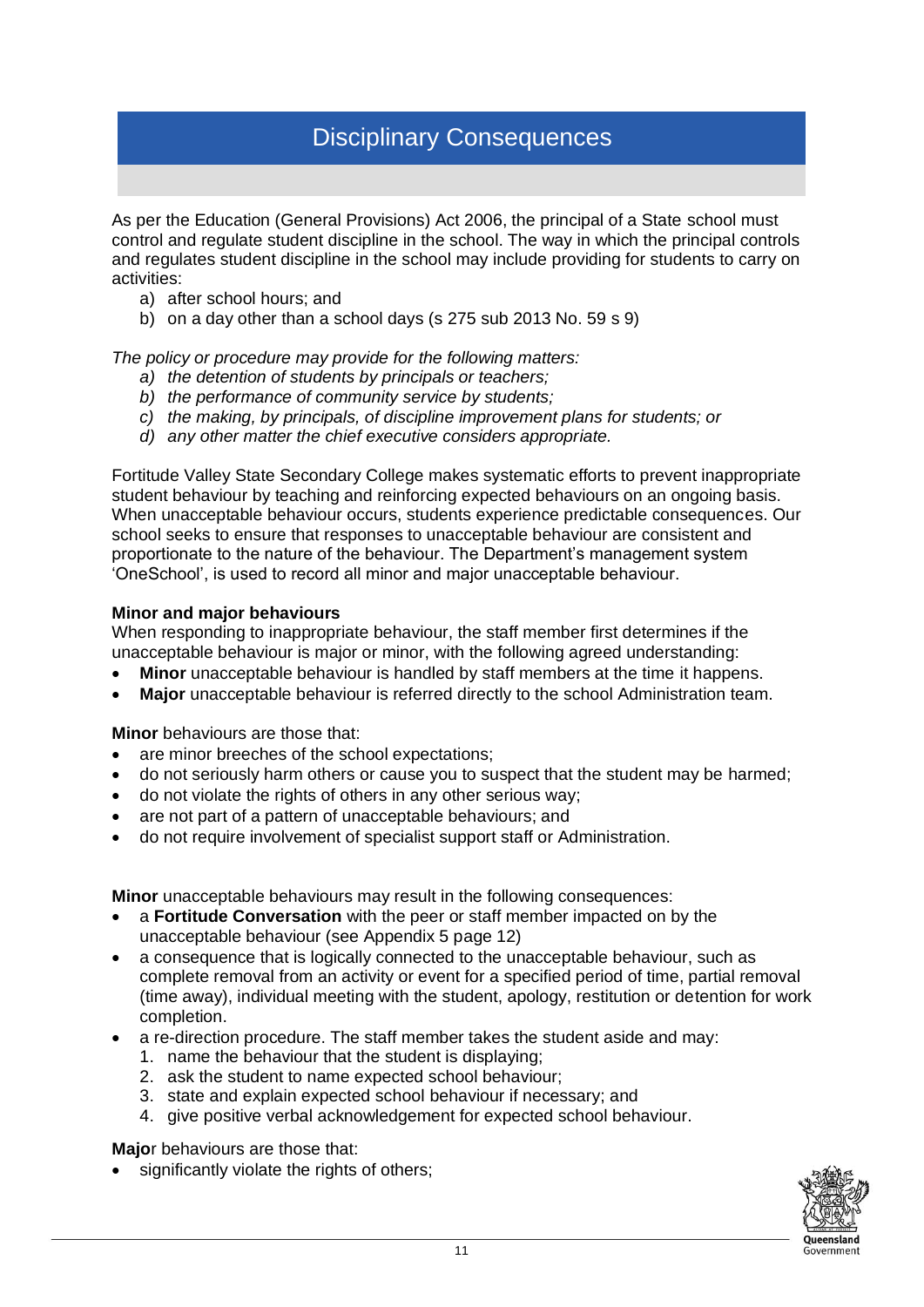- put others / self at risk of harm; and
- require the involvement of school Administration.

**Major** unacceptable behaviours may result in the following consequences:

- an immediate referral to Administration
- reminder of the expected school behaviour from Administration,
- development of a discipline improvement plan,
- Student disciplinary absences (suspension/exclusion/cancellation of enrolment) may be considered:
	- o in the event of a serious, one-off behaviour incident; or
	- o after consideration has been given to all other responses.

\* Refer to departmental procedure [Safe, Supportive and Disciplined School Environment](http://behaviour.education.qld.gov.au/SiteCollectionDocuments/disciplinary-decisions/statement-of-expectations.pdf) for further details.

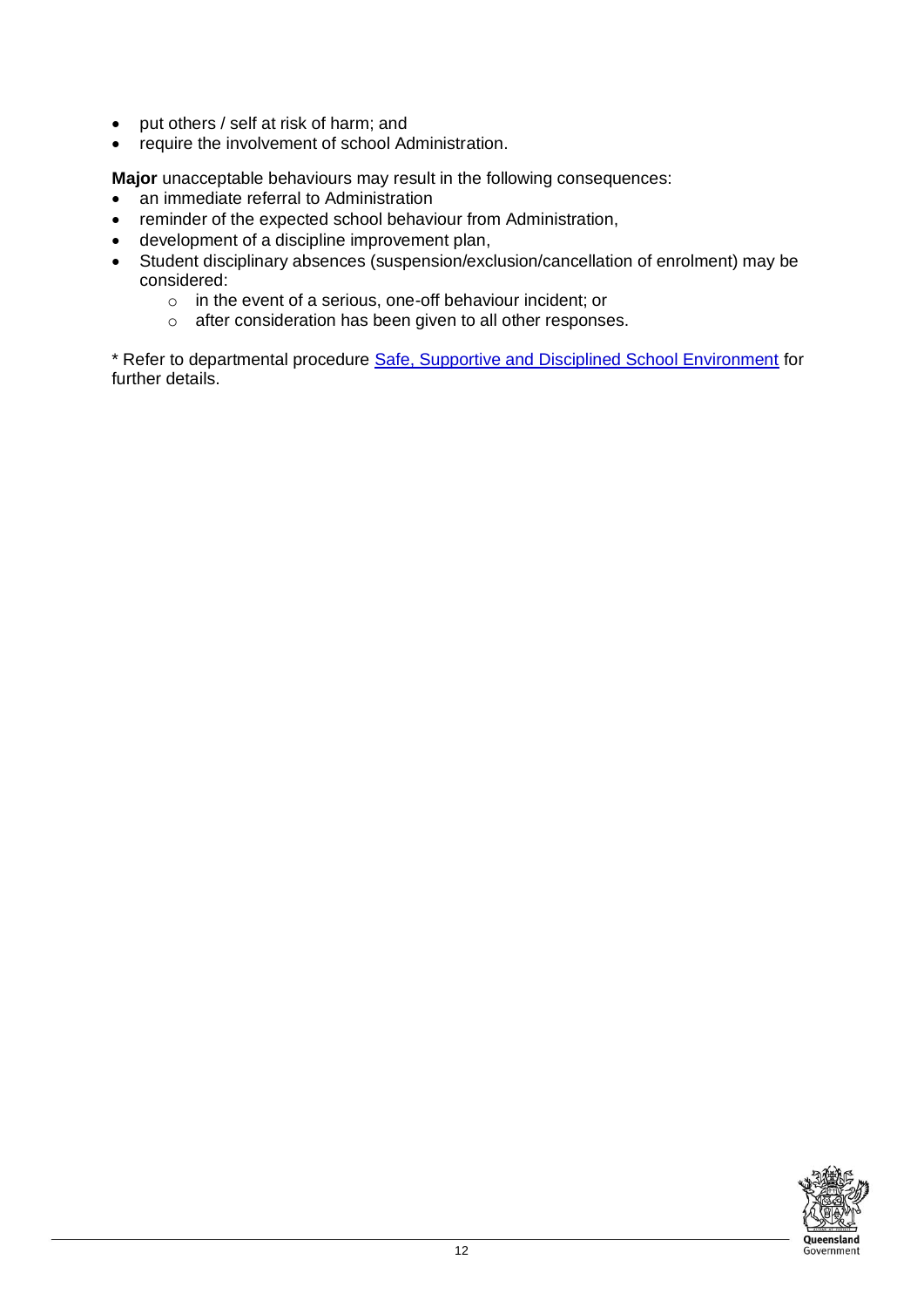## School Policies

#### **Temporary removal of student property**

The removal of any property in a student's possession may be necessary to promote the caring, safe and supportive learning environment of the school, to maintain and foster mutual respect between all school staff, parents, students and visitors.

The [Temporary removal of student property by school staff procedure](http://ppr.det.qld.gov.au/education/management/Pages/Temporary-Removal-of-Student-Property-by-School-Staff.aspx) outlines the processes, conditions and responsibilities for state school Principals and school staff when temporarily removing student property.

In determining what constitutes a reasonable time to retain student property, the Principal or school staff will consider:

The condition, nature or value of the property

The circumstances in which the property was removed

The safety of the student from whom the property was removed, other students or staff members

Good management, administration and control of the school.

The Principal or school staff determine when the temporarily removed student property can be returned unless the property has been handed to the Queensland Police Service.

The following items are explicitly prohibited at Fortitude Valley State Secondary College and will be removed if found in a student's possession:

- Illegal items or weapons
- Items that have been weaponised
- Imitation guns or weapons
- Potentially dangerous items
- Drugs (including tobacco)
- Alcohol
- Aerosol deodorants or cans, including spray paint
- Explosives
- Flammable solids or liquids
- Poisons
- Inappropriate or offensive material

*No knives of any type are allowed at school. Knives needed for school activities will be provided by the school and the use fo them will be supervised by school staff.*

*The administration of medications to students by school staff is only considered when a prescribing health practitioner has determined that it is necessary or when there is no other alternative in relation to the treatment of a specific health need. Schools require medical authorisation to administer any medication to students (including over-the-counter-medications such as paracetamol or alternative medications.* 

According to the [Temporary removal of student property by school staff procedure](https://ppr.qed.qld.gov.au/education/management/Procedure%20Attachments/Temporary%20Removal%20of%20Student%20Property%20by%20School%20Staff/temporary-removal-of-student-property-by-school-staff.pdf) staff at FVSSC:

• Do not require the student's consent to search school property such as lockers, desks or laptops that are supplied to the student through the school;

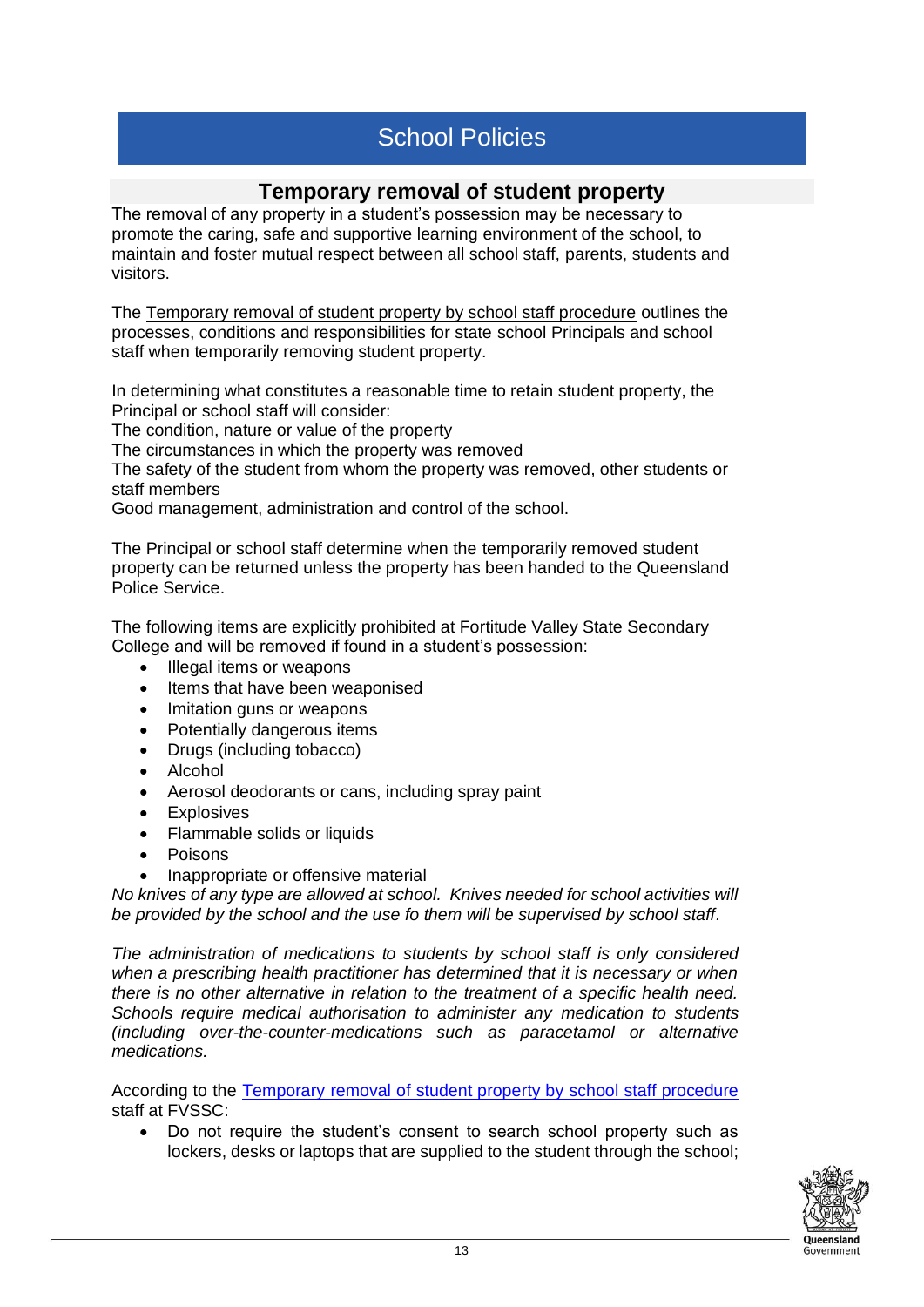- Will seize a student's bag where there is suspicion that a student has a dangerous item in their school bag, prior to seeking search consent or calling the police. Under these circumstances the student should not be permitted to go into the bag themselves;
- Consent from the student or parent is required to examine or otherwise deal with the temporarily removed student property. For example, staff who temporarily remove a mobile phone from a student are not authorised to unlock the phone or to read, copy or delete messages stored on the phone;
- There may, however, be emergency circumstances where it is necessary to search a student's property without the student's consent or the consent of the student's parents (eg. To access an EpiPen for an anaphylactic emergency;
- Consent from the student or parent is required to search the person of a student (eg. Pockets or shoes). If consent is not provided and a search is considered necessary, the police and the student's parents should be called to make such a determination.

Parents of students at FVSSC should:

- Ensure your children do not bring property onto school grounds or other settings used by the school (eg, camp, sporting venues that:
	- o Is prohibited according to the FVSSC Student Code of Conduct;
	- $\circ$  Is illegal;
	- o Puts the safety or wellbeing or others at risk;
	- o Does not preserve a caring, safe, supportive or productive learning environment;
	- o Does not maintain and foster mutual respect;
- Collect temporarily removed student property as soon as possible after they have been notified by the Principal or school staff that the property is available for collection.

Students of FVSSC:

- Do not bring property onto school grounds or other settings used by the school (eg, camp, sporting venues that:
	- o Is prohibited according to the FVSSC Student Code of Conduct;
	- o Is illegal;
	- o Puts the safety or wellbeing or others at risk;
	- o Does not preserve a caring, safe, supportive or productive learning environment;
	- o Does not maintain and foster mutual respect;
- Collect their property as soon as possible when advised by the Principal or other school staff it is available for collection.

The removal of any property in a student's possession may be necessary to promote the caring, safe and supportive learning environment of the school, to maintain and foster mutual respect between all school staff, parents, students and visitors.

The [Temporary removal of student property by school staff procedure](http://ppr.det.qld.gov.au/education/management/Pages/Temporary-Removal-of-Student-Property-by-School-Staff.aspx) outlines the processes, conditions and responsibilities for state school Principals and school staff when temporarily removing student property.

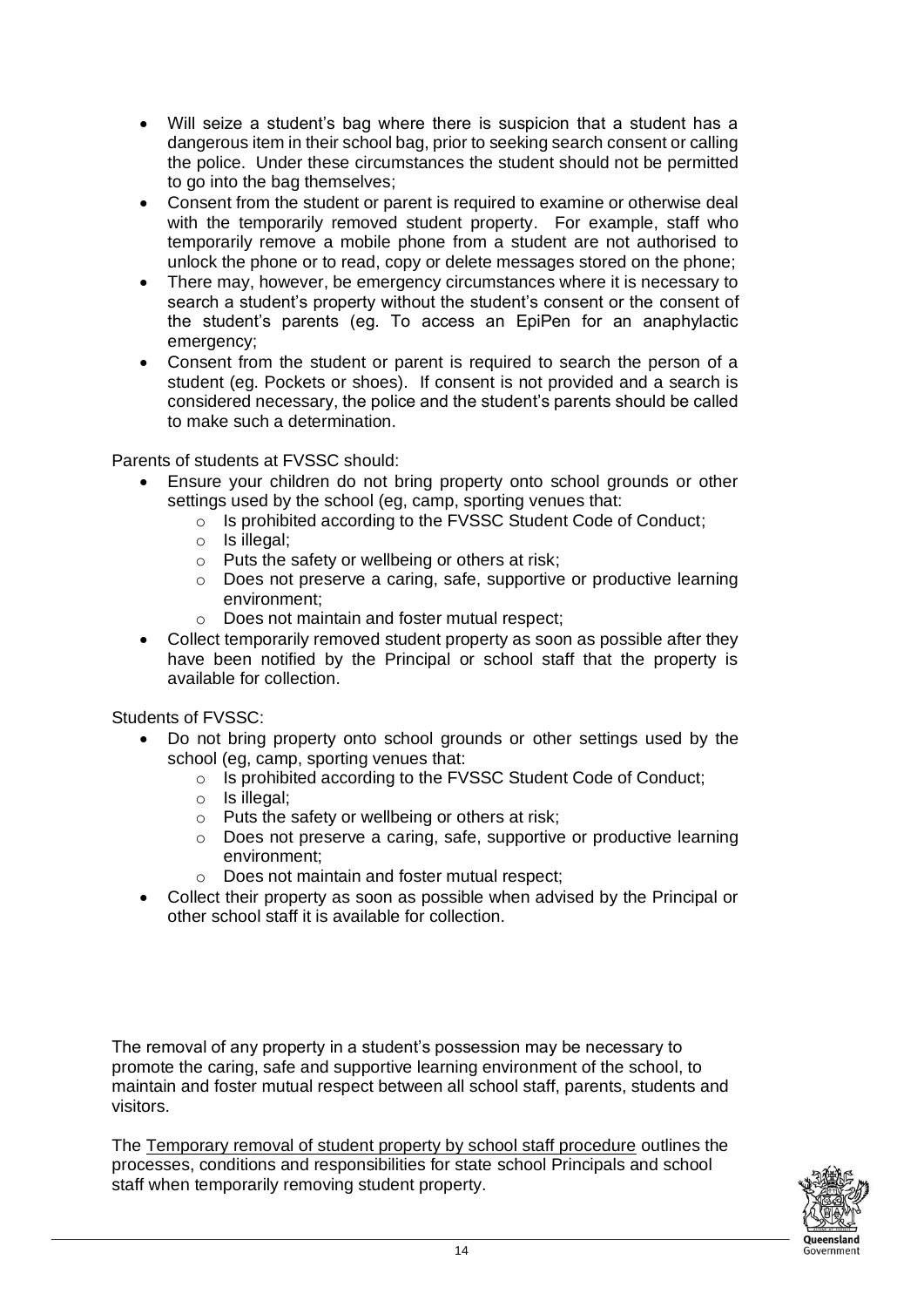In determining what constitutes a reasonable time to retain student property, the Principal or school staff will consider:

- The condition, nature or value of the property
- The circumstances in which the property was removed
- The safety of the student from whom the property was removed, other students or staff members
- Good management, administration and control of the school.

The Principal or school staff determine when the temporarily removed student property can be returned unless the property has been handed to the Queensland Police Service.

The following items are explicitly prohibited at Fortitude Valley State Secondary College and will be removed if found in a student's possession:

- Illegal items or weapons
- Items that have been weaponised
- Imitation guns or weapons
- Potentially dangerous items
- Drugs (including tobacco)
- Alcohol
- Aerosol deodorants or cans, including spray paint
- Explosives
- Flammable solids or liquids
- Poisons
- Inappropriate or offensive material

*No knives of any type are allowed at school. Knives needed for school activities will be provided by the school and the use fo them will be supervised by school staff.*

*The administration of medications to students by school staff is only considered when a prescribing health practitioner has determined that it is necessary or when there is no other alternative in relation to the treatment of a specific health need. Schools require medical authorisation to administer any medication to students (including over-the-counter-medications such as paracetamol or alternative medications.* 

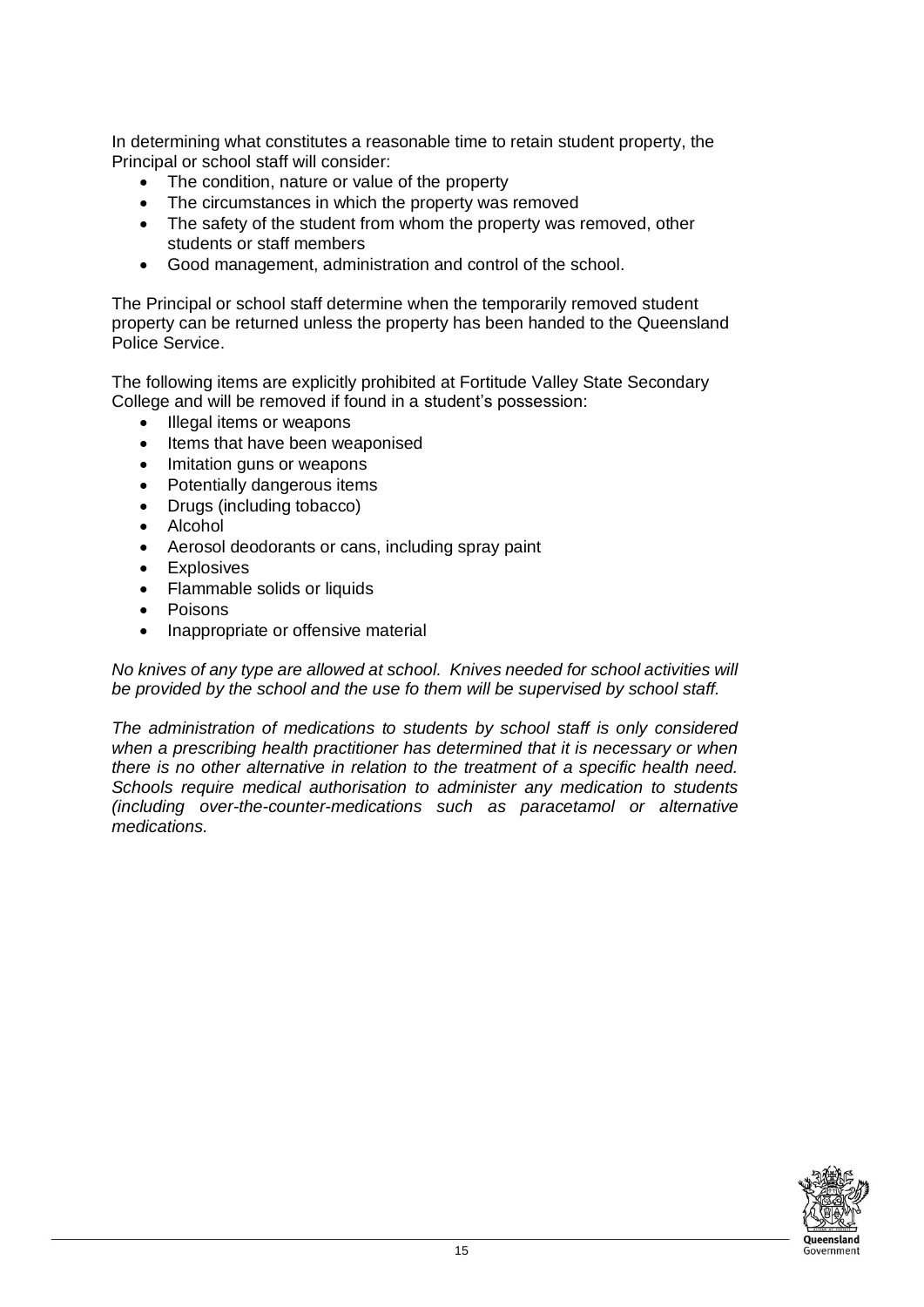### **Use of mobile phones and other devices by students**

Technology is a driving force in the world today. It also introduces some remarkable opportunities for schools to expand what's possible for teaching and learning. This policy reflects the importance the school places on students displaying courtesy, consideration and respect for others whenever they are using electronic devices.

While students may bring personal devices to school, they must be used in accordance to school policy – off and out of sight. The school discourages students from bringing valuable items that may be damaged or stolen and only permits students to do so on the understanding that students are taking full responsibility for the device.

Any breach of the Network Agreement Policy contained in the Fortitude Valley State Secondary College Enrolment Package may result in disciplinary action (including suspension and recommendation for exclusion).

#### **Removal of electronic devices**

Students who use electronic devices in such a way that distracts or negatively affects the good order and management of the school, may be required to hand that device in at the school office. These devices will be made available for collection from the school office at the end of the school day unless required to be kept for purposes of disciplinary investigation, when it will only be returned in the presence of a parent.

Devices potentially containing evidence of criminal offences may be reported to the police. In such cases police may take possession of such devices for investigation purposes and students and parents will be advised to contact Queensland Police Service (QPS) directly.

#### **Recording voice and images**

To be the 'best school in the Universe', every member of the school community must strive to be bold, resilient and kind. This is possible when all members of our school community feel confident about participating fully in all aspects of school life without concern that their personal privacy is being invaded by them being recorded without their knowledge or consent.

We uphold the value of kindness and the right to privacy at Fortitude Valley State Secondary College. Students using personal devices to record inappropriate behaviours or incidents for the purpose of dissemination among the student body or outside the school, by any means (including distribution by phone or internet posting) builds a culture of distrust and disharmony and is in breach of this policy.

Students should note that the recording or dissemination of images that are considered indecent (such as nudity or sexual acts involving children) are against the law and if detected by the school will result in a referral to Queensland Police Service (QPS).

#### **Message communication**

The sending of messages (via any platform) that contain obscene language and/or threats of violence may amount to bullying and or harassment or even stalking, and will subject the sender to disciplinary actions and possible referral to QPS. Students receiving such messages at school should ensure they keep the messages as evidence and bring the matter to the attention of the school office.

#### **Recording private conversations and the** *Invasion of Privacy Act 1971*

It is important that all members of the school community understand that under the *Invasion of Privacy Act 1971*, 'a person is guilty of an offence against this Act if the person uses a listening device to overhear, record, monitor or listen to a private conversation'. It is also an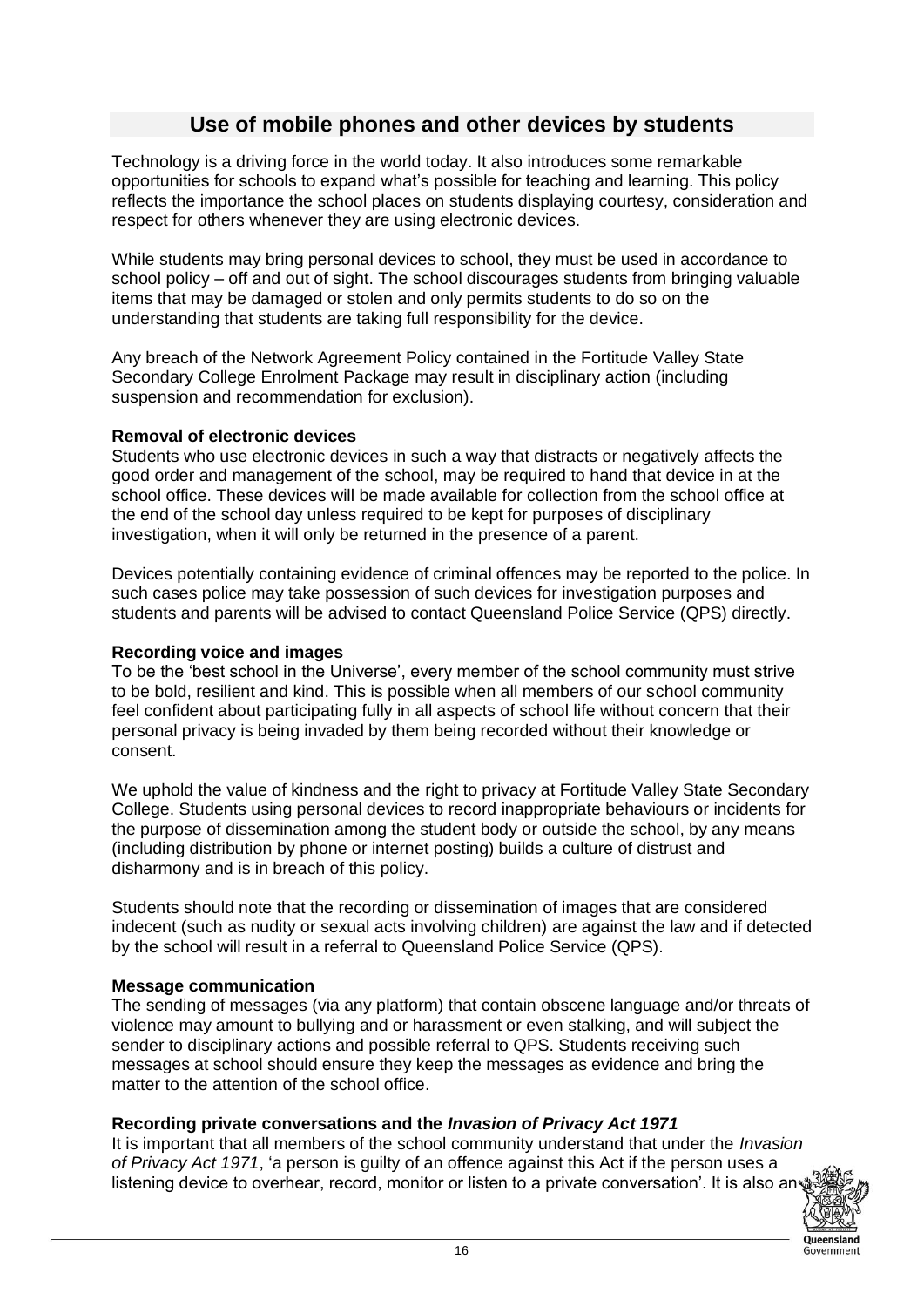offence under this Act for a person who has overheard, recorded, monitored or listened to a conversation to which they are not a party to publish or communicate the substance or meaning of the conversation to others.

#### **Inappropriate Behaviour Outside of School Hours**

Students may receive disciplinary consequences for bullying or cyberbullying or other inappropriate online behaviour that occurs out of school hours, and affects the good order and management of the school.

#### **Special circumstances arrangement**

Students who require the use of a personal device in circumstances that would contravene this policy (for example to assist with a medical condition or other disability or for a special project) should negotiate a special circumstances arrangement with the Principal or relevant Deputy Principal.

#### **Preventing and responding to bullying**

#### **Be kind - Do no harm**

Fortitude Valley State Secondary College strives to create positive, predictable environments for all students at all times of the day. The orderly learning environment and culture of excellence and innovation we are developing is essential to achieve our vision for 'a community of agile learners who are bold, resilient and kind'.

One of the foundation pillars of positive culture here at Fortitude Valley State Secondary College is *Do no harm*. As such, there is no place for bullying at our school. Those who are bullied, those who bully and those who act as bystanders, are at risk for behavioural, emotional and academic issues. These outcomes are in direct contradiction to our school community's goals for supporting all students. It is our expectation that all community members will enact our collective agreed values in being bold, resilient and kind.

#### **Prevention**

The positive culture are Fortitude Valley State Secondary College is fostered through our everyday practices focused on the five pillars (refer page 1). This embedded practice is complimented by consistent explicit teaching of acceptable behaviours in classrooms, the playground, and online.

Students are explicitly taught cyber-safety when learning opportunities present in the classroom. This includes teaching students how to safely conduct an internet search, what cyberbullying is and what they should do if they receive unwanted messages. We tell students:

- not to respond to messages but keep them to report to parent/guardian and/or teachers immediately; and
- report any instances they see as a bystander of cyberbullying to parent/guardian and/or teachers immediately.

We will then investigate and respond to any incident of cyberbullying.

Fortitude Valley State Secondary College is a Stymie school. Stymie helps schools overcome the bystander effect by enabling students to report incidents of harm, safely and anonymously.

• <https://about.stymie.com.au/>

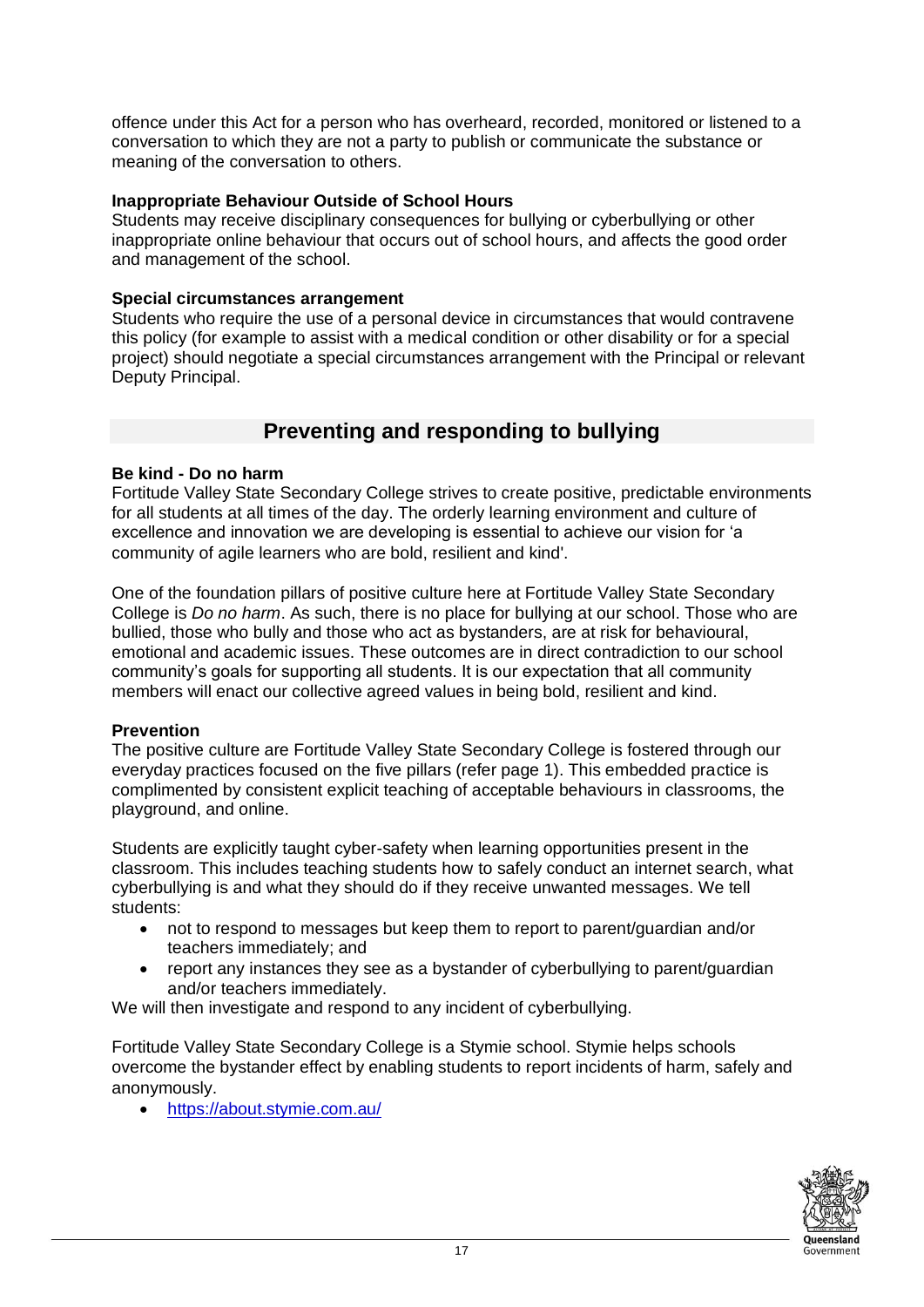#### **Bullying response flowchart for teachers**

#### **Key contacts for students and parents to report bullying:**

#### **At the time**

.

First hour Listen

Day one Document • Classroom teacher or supervising staff member

#### **Outside of class time**

- Head of House
- **[https://www.stymie.com.au](https://www.stymie.com.au/)**
- Provide a safe, quiet space to talk
- Reassure the student that you will listen to them
- Let them share their experience and feelings without interruption
- If you hold immediate concerns for the student's safety, let the student know how you will address these. Immediate in this circumstance is where the staff member believes the student is likely to experience harm (from others or self) within the next 24 hours
- Ask the student for examples they have of the alleged bullying (e.g. hand written notes or screenshots)
- Write a record of your communication with the student
- Check back with the student to ensure you have the facts correct
- Enter the record in OneSchool
	- Notify parent/s that the issue of concern is being investigated
- Gather additional information from other students, staff or family
	- Review any previous reports or records for students involved
- Make sure you can answer who, what, where, when and how
- Clarify information with student and check on their wellbeing
- Evaluate the information to determine if bullying has occurred or if another disciplinary matter is at issue
- Make a time to meet with the student to discuss next steps
- Ask the student what they believe will help address the situation
- Provide the student and parent with information about student support network
- Agree to a plan of action and timeline for the student, parent and yourself
- Document the plan of action in OneSchool
- Complete all actions agreed with student and parent within agreed timeframes
- Monitor the student and check in regularly on their wellbeing
- Seek assistance from student support network if needed

Day five Review

Day three **Discuss** 

Day four Implement

Day two **Collect** 

- Meet with the student to review situation
- Discuss what has changed, improved or worsened
- Explore other options for strengthening student wellbeing or safety
- Report back to parent
- Record outcomes in OneSchool

Ongoing Follow up

- Continue to check in with student on regular basis until concerns have been mitigated
- Record notes of follow-up meetings in OneSchool
- Refer matter to specialist staff within 48 hours if problems escalate
	- Look for opportunities to improve school wellbeing for all students

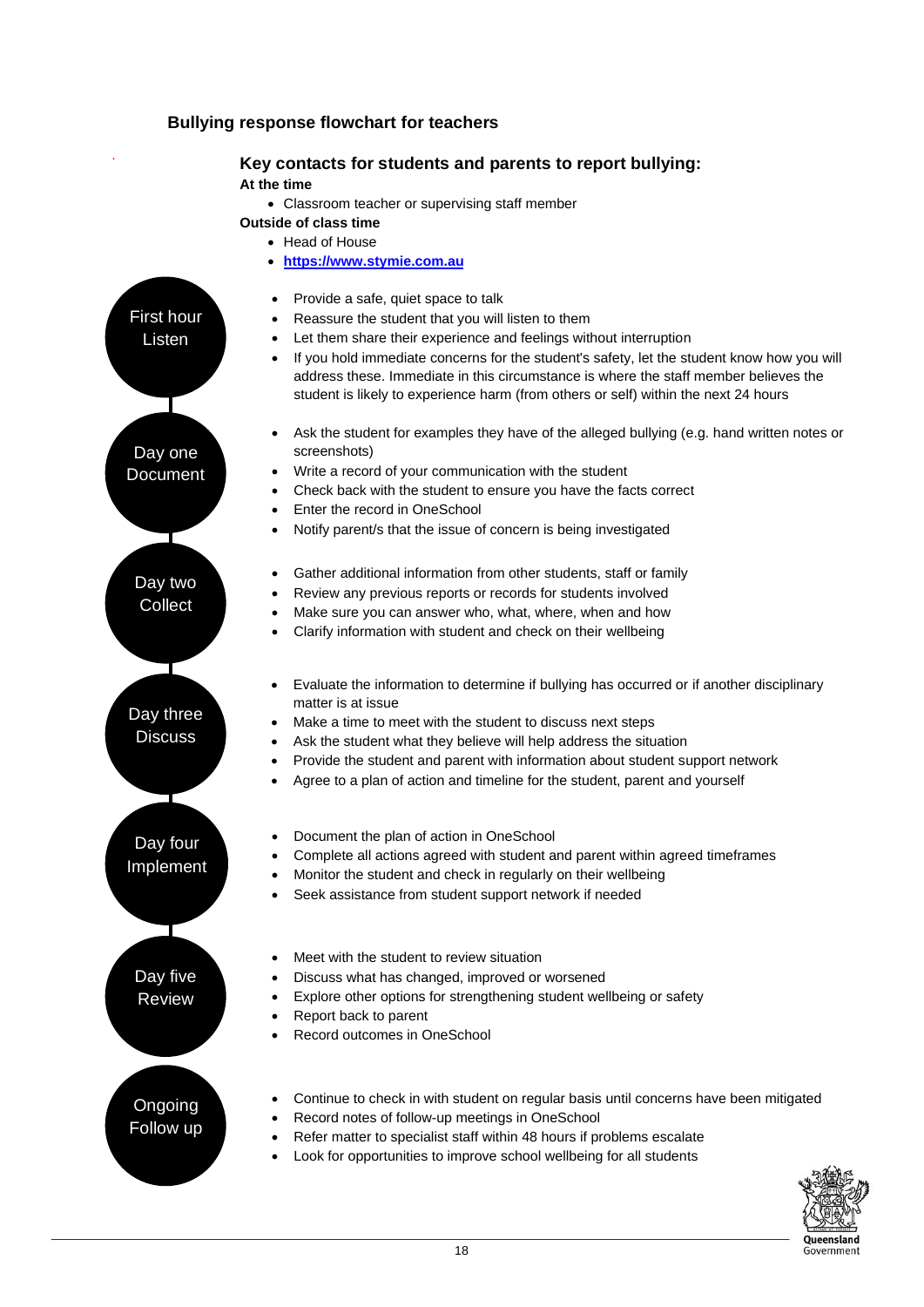## **Appropriate use of social media**

Fortitude Valley State Secondary College embraces the amazing opportunities that technology and the internet provide to students for learning, being creative and socialising online. Use of online communication and social media sites and applications (apps) can provide positive social development experiences through an opportunity to develop friendships and shape identities.

When used safely, social media sites and apps such as Facebook, Twitter, Snapchat and Instagram can provide positive opportunities for social learning and development. However, inappropriate, unmonitored, or misguided use can lead to negative outcomes for the user and others.

Fortitude Valley State Secondary College is committed to promoting the responsible and positive use of social media sites and apps. Inappropriate online behaviour has the potential to embarrass and affect students, others and the school for years to come. This policy reflects the importance of students at Fortitude Valley State Secondary College engaging in appropriate online behaviour.

#### **Laws and consequences of inappropriate online behaviour and cyberbullying**

Inappropriate online behaviour may in certain circumstances constitute a criminal offence. Both the *Criminal Code Act 1995* (Cth) and the *Criminal Code Act 1899* (Qld) contain relevant provisions applicable to cyberbullying. The Commonwealth Criminal Code outlines a number of criminal offences concerning telecommunications services. The most relevant offence for cyberbullying is "using a carriage service to menace, harass or cause offence to another person".

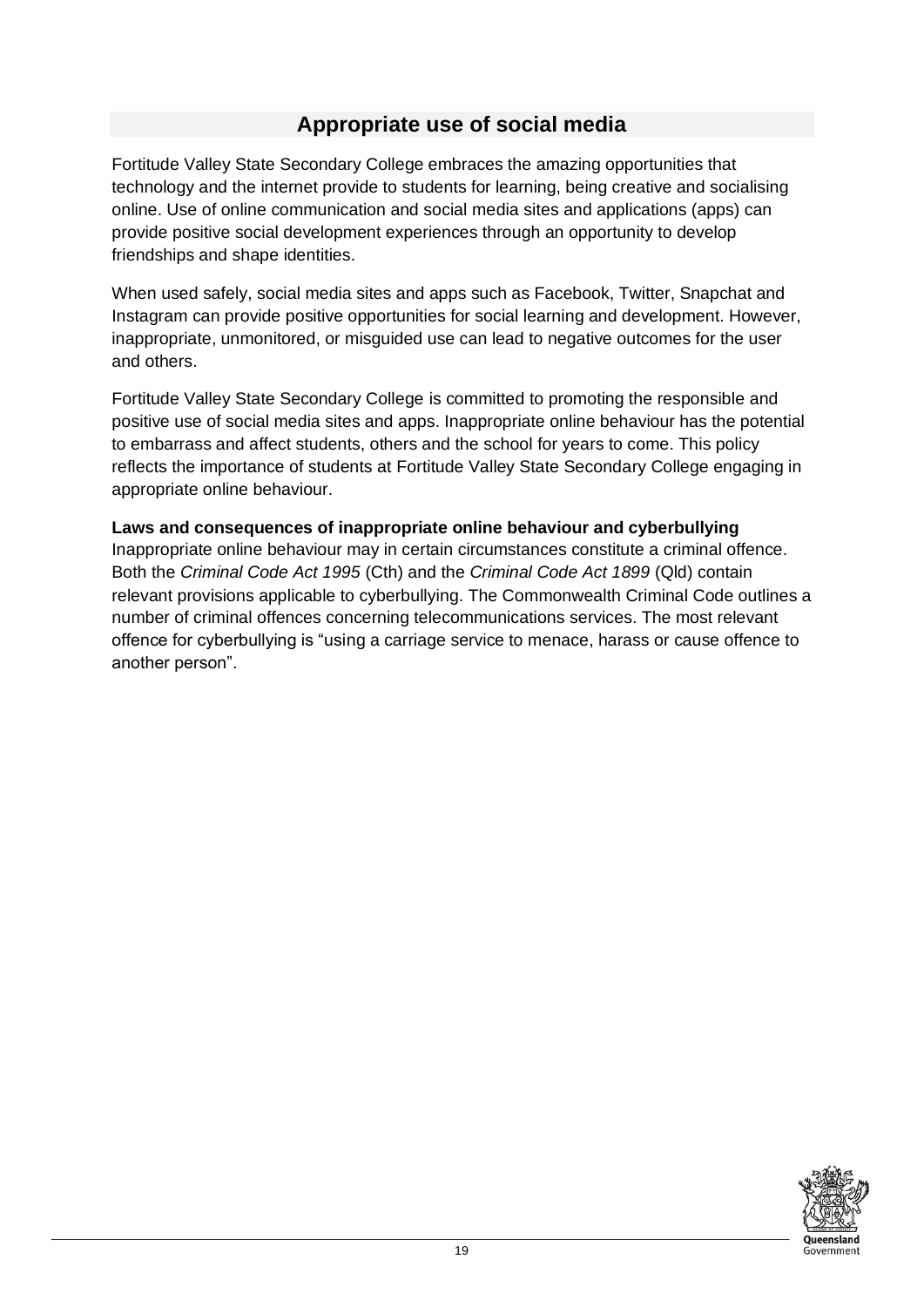#### **Cyberbullying response flowchart for school staff**

#### How to manage online incidents that impact your school

#### **Student protection**

If at any point the principal forms a reasonable suspicion that a student has been harmed or is at risk of harm, they have a responsibility to respond in accordance with the Student protection procedure.

#### **Explicit images**

If the investigation involves naked or explicit images of children, staff should not save, copy, forward or otherwise deal with the content, as per the Temporary removal of student property by school staff procedure. This includes onto OneSchool records. Refer to the investigative process outlined in 'Responding to incidents involving naked or explicit images of children' from the Online Incident management guidelines.

#### Does the online behaviour/incident negatively impact the good order and management of the school?

Help

gov.au.

Refer to the Online incident management

guidelines for more details, or if assistance is

Management (CSRM)team on 3034 5035 or

required, contact the Cybersafety and Reputation

Cybersafety.ReputationManagement@qed.qld.

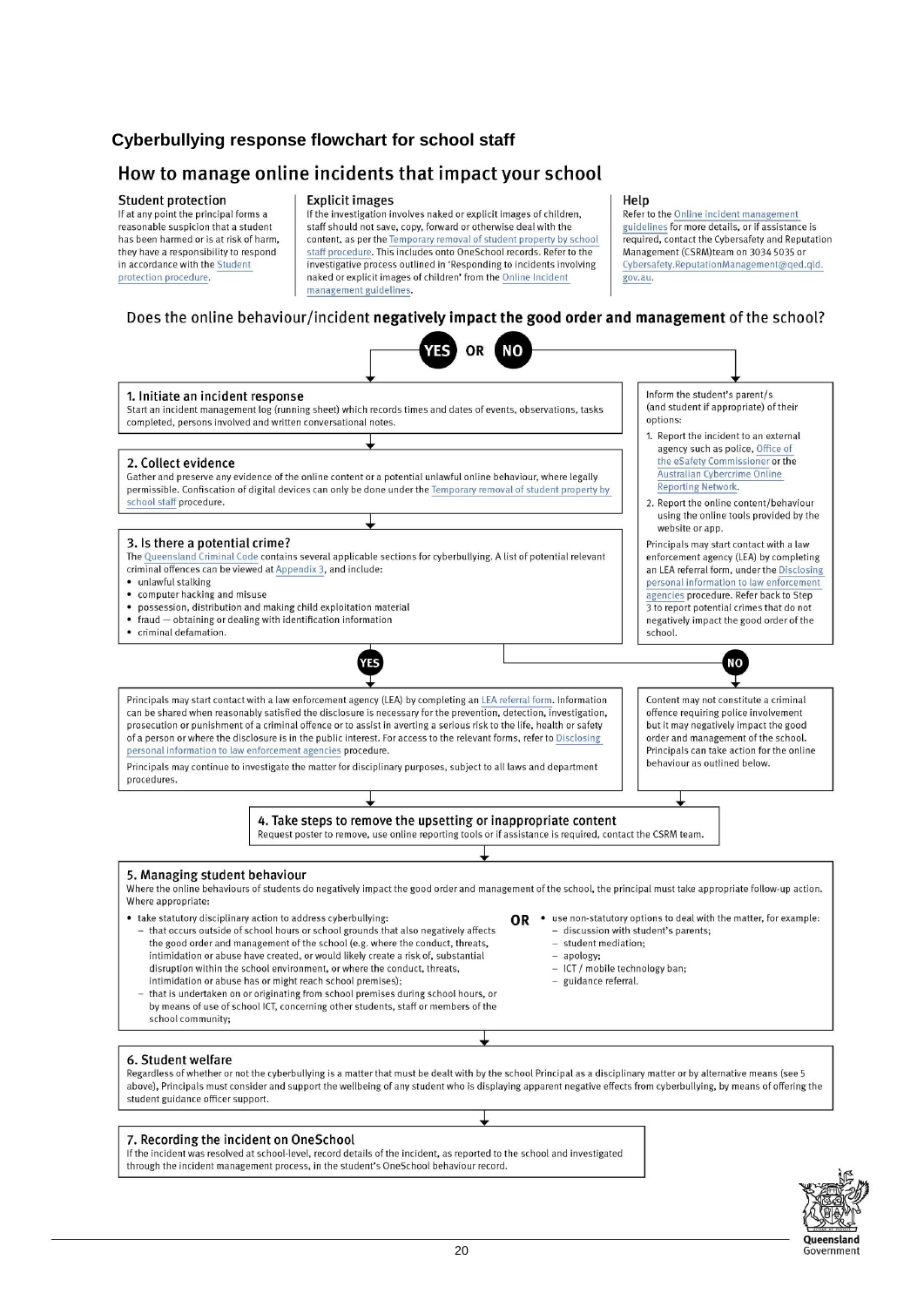## Restrictive Practices

School staff at Fortitude Valley State Secondary College need to respond to student behaviour that presents a risk of physical harm to the student themselves or others. It is anticipated that most instances of risky behaviour can be de-escalated and resolved quickly. On some rarer occasions, a student's behaviour may continue to escalate and staff need to engage immediately with positive and proactive strategies aimed at supporting the student to manage their emotional arousal and behaviour.

In some very rare situations, where there is immediate risk of physical harm to the student or other people, and when all other alternative strategies have failed to reduce the risk, it may be necessary for staff to use restrictive practices.

The use of restrictive practices will always be as a last resort, when there is no other available option for reducing immediate risk to the student, staff or other people. Restrictive practices are not used for punishment or as a disciplinary measure.

The department's **Restrictive practices procedure** is written with consideration for the protection of everyone's human rights, health, safety and welfare. There are six fundamental principles:

- 1. Regard to the human rights of those students
- 2. Safeguards students, staff and others from harm
- 3. Ensures transparency and accountability
- 4. Places importance on communication and consultation with parents and carers
- 5. Maximises the opportunity for positive outcomes, and
- 6. Aims to reduce or eliminate the use of restrictive practices.

Very rarely restrictive practices will be planned and staff will employ, when necessary, pre-arranged strategies and methods (of physical restraint/ mechanical restraint/ clinical holding) which are based upon behaviour risk assessment or clinical health need and are recorded in advance. The use of planned strategies will only be where there is foreseeable immediate risk consistent with the **Restrictive practices procedure**.

Seclusion will not be used as a planned response and will only be used in serious circumstances for managing an unforeseeable situation in an emergency. It will be used for the shortest time possible and in a safe area that presents no additional foreseeable risk to the student. In such emergencies, a staff member will observe the student at all times and seclusion will cease as soon as possible.

Following the use of any restrictive practice, a focused review will help staff to understand how they responded to the risk in any incident that involved the use of a restrictive practice. Staff will consider whether there are other options for managing a similar situation in the future. This strategy works well for reducing the use of restrictive practices.

All incidents of restrictive practices will be recorded and reported in line with departmental procedures.

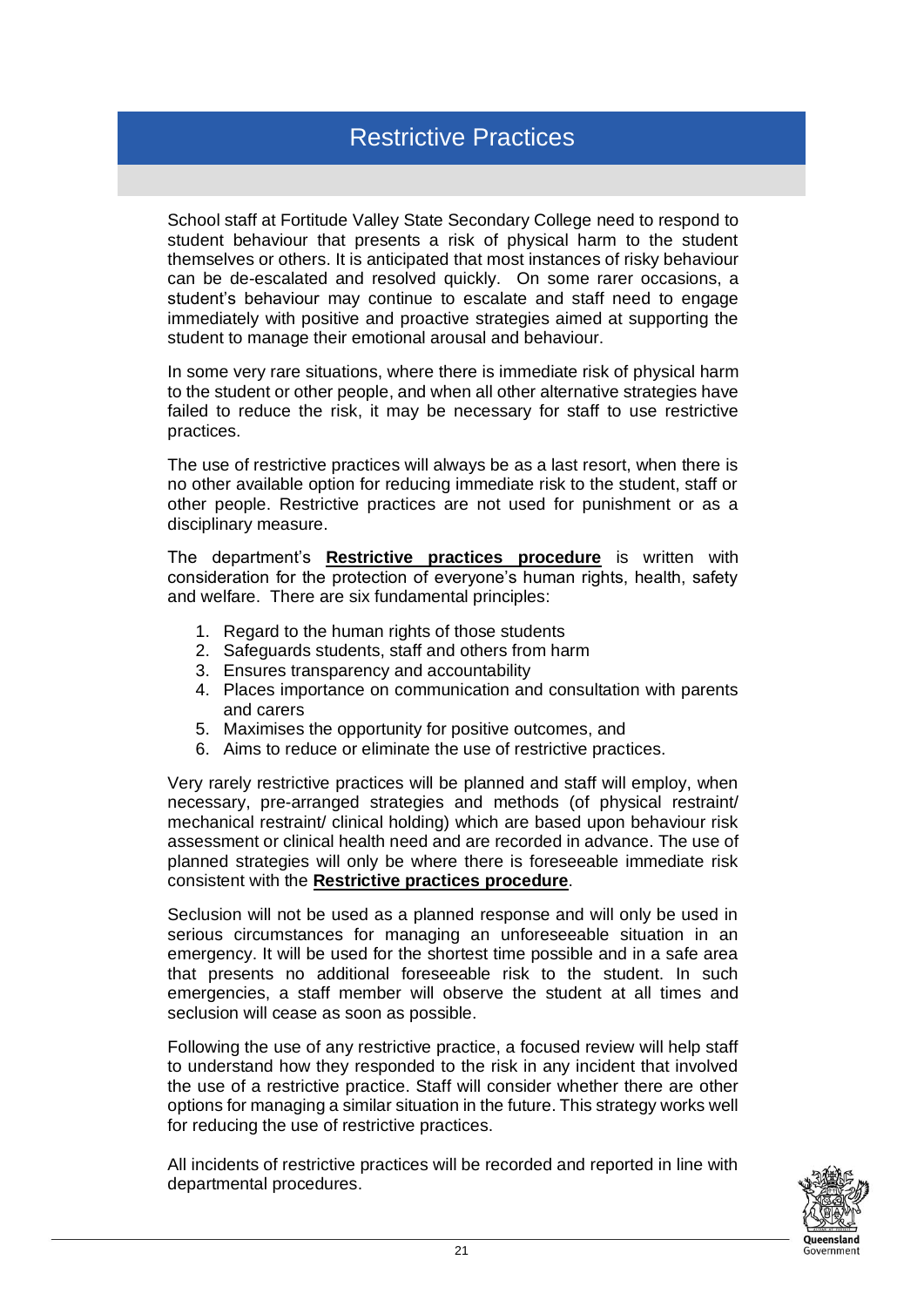## Critical Incidents

It is important that all school staff have a consistent understanding of how to respond in emergencies involving student behaviour that seriously endangers the student or others. This consistency ensures that appropriate actions are taken to ensure that both students and staff are kept safe.

A critical incident is defined as an occurrence that is sudden, urgent, and usually unexpected, or an occasion requiring immediate action (e.g. in the community, on the road). The aim in these situations is to bring the behaviour of the student under rapid and safe control. It is not a time to try and to punish or discipline the student; it is a crisis management period only.

Staff should follow the documented plan for any student involved in regular critical incidents, which should be saved and available for staff to review in OneSchool.

For unexpected critical incidents, staff should use basic defusing techniques:

- 1. Avoid escalating the problem behaviour: Avoid shouting, cornering the student, moving into the student's space, touching or grabbing the student, sudden responses, sarcasm, becoming defensive, communicating anger and frustration through body language.
- 2. Maintain calmness, respect and detachment: Model the behaviour you want students to adopt, stay calm and controlled, use a serious measured tone, choose your language carefully, avoid humiliating the student, be matter of fact and avoid responding emotionally.
- 3. Approach the student in a non-threatening manner: Move slowly and deliberately toward the problem situation, speak privately to the student/s where possible, speak calmly and respectfully, minimise body language, keep a reasonable distance, establish eye level position, be brief, stay with the agenda, acknowledge cooperation, withdraw if the situation escalates.
- 4. Follow through: If the student starts displaying the appropriate behaviour briefly acknowledge their choice and re-direct other students' attention towards their usual work/activity. If the student continues with the problem behaviour, then remind them of the expected school behaviour and identify consequences of continued unacceptable behaviour.
- **5.** Debrief: At an appropriate time when there is low risk of reescalation, help the student to identify the sequence of events that led to the unacceptable behaviour, pinpoint decision moments during the sequence of events, evaluate decisions made, and identify acceptable decision options for future situations.